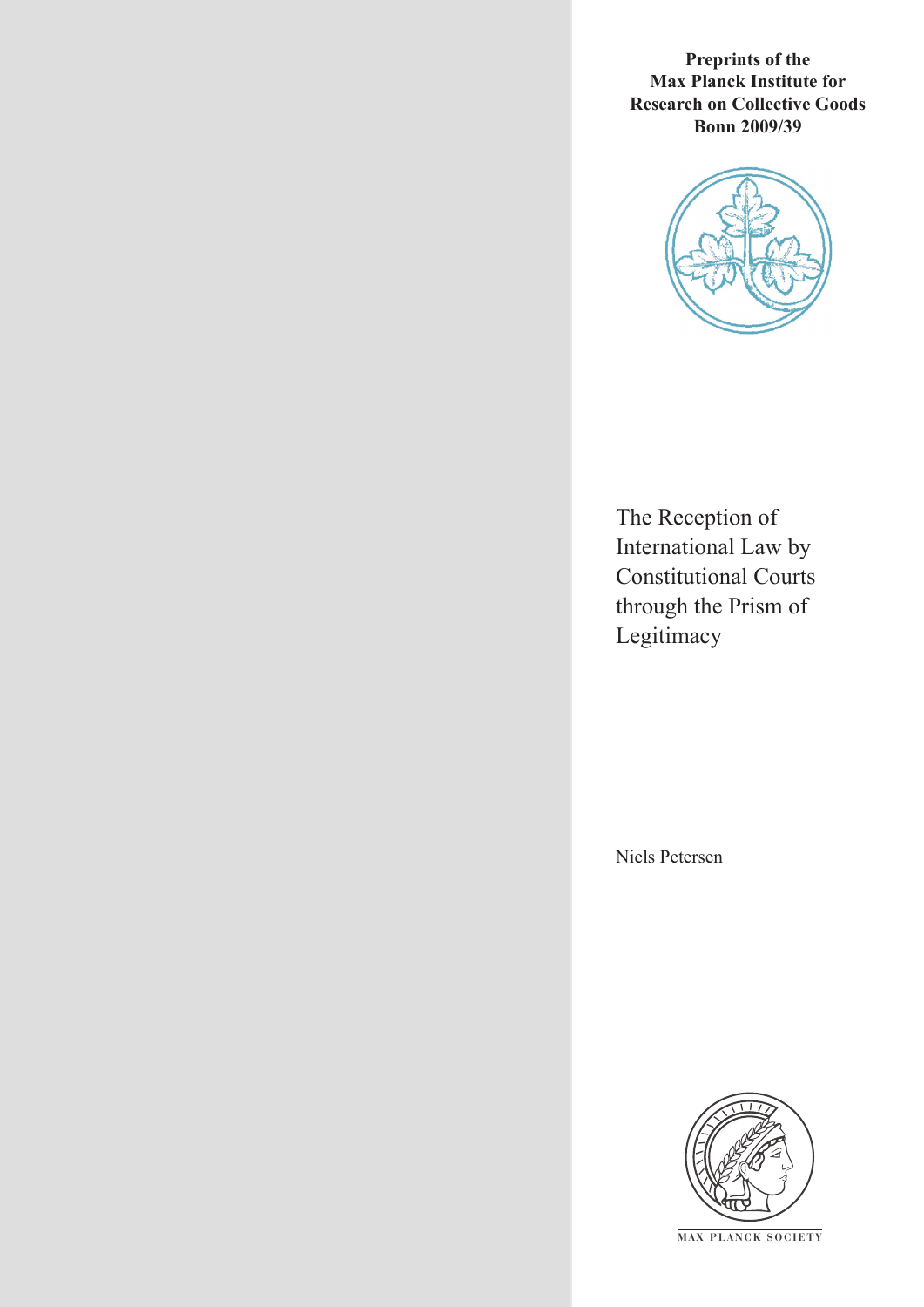

# **The Reception of International Law by Constitutional Courts through the Prism of Legitimacy**

Niels Petersen

November 2009, revised January 2011

Max Planck Institute for Research on Collective Goods, Kurt-Schumacher-Str. 10, D-53113 Bonn http://www.coll.mpg.de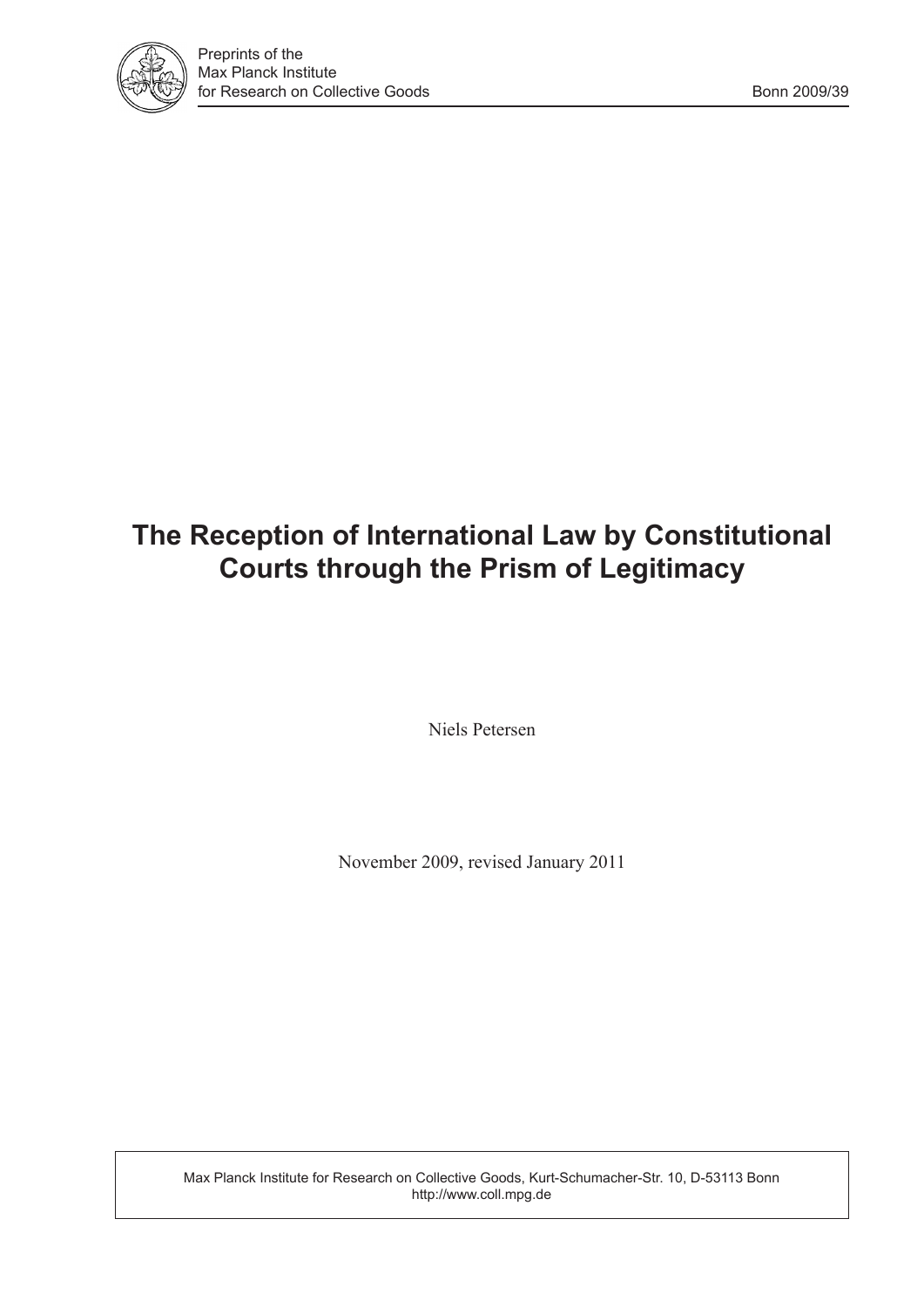# **THE RECEPTION OF INTERNATIONAL LAW BY CONSTITUTIONAL COURTS THROUGH THE PRISM OF LEGITIMACY**

*by Niels Petersen\**

*This contribution seeks to shed new light onto the classification of legal orders with respect to the domestic effect of international law. Traditional theory distinguishes between monist and dualist systems, those that accept the primacy of international law over domestic law, and those that do not attribute direct effect to international law in the domestic legal order. We*  will examine three different lines of constitutional jurisprudence on the effect of decisions of *international authorities in the domestic order. It is maintained that all courts dealing with the domestic effect of international secondary law ultimately face questions of legitimacy of the external decision-making procedure. We will identify three strategies to cope with this challenge and argue that it is more appropriate to consider the relationship of a national legal order to international law through the prism of how its constitutional court approaches the governance issue than to refer to the traditional monism-dualism-dichotomy.* 

#### **Introduction**

One of the big debates of international law scholarship of the last century centered on the relationship between international law and domestic law.<sup>1</sup> Today, there seems to be agreement that it is not possible to give one abstract, universal answer to the question. The effect of international law rather depends on how the conflict is solved by each domestic legal order.<sup>2</sup> However, the question has regained attention. Two recent decisions of constitutional courts have caused a great stir in legal scholarship. In its *Medellín* decision, the U.S. Supreme Court had to deal with the effect of decisions of the International Court of Justice in the U.S. legal order.<sup>3</sup> Equally, the European Court of Justice had to decide in the *Kadi* judgment on whether Resolutions of the U.N. Security Council are absolutely

Dr. iur. (Frankfurt), M.A. (Columbia), Senior Research Fellow at the Max Planck Institute for Research on Collective Goods, Bonn. I am indebted to Christoph Engel, Matthias Goldmann, Isabelle Ley, Indra Spiecker gen. Döhmann, Ingo Venzke and Dorian Warren as well as to the participants of the workshop on the normativity and legitimacy of political systems at the Helmut-Schmidt University in Hamburg and the workshop on current issues in international law at the Max Planck Institute for Comparative Public Law and International Law in Heidelberg for valuable and thoughtful comments on earlier drafts of the paper.

<sup>1</sup> See the groundbreaking contributions of Heinrich Triepel, *Völkerrecht und Landesrecht* (Leipzig: Hirschfeldt, 1899) (taking a dualistic position, according to which international law and domestic law are separate legal orders) and Hans Kelsen, *Das Problem der Souveränität und die Theorie des Völkerrechts* (Tübingen: Mohr, 1920) (according to whom international law and domestic law are part of a single monistic legal order).

<sup>2</sup> Thomas Buergenthal, 'Self-Executing and Non-Self-Executing Treaties in National and International Law' (1992) 235 RdC 303, 317.

<sup>3</sup> *Medellín v. Texas*, 128 S Ct 1346 (2008).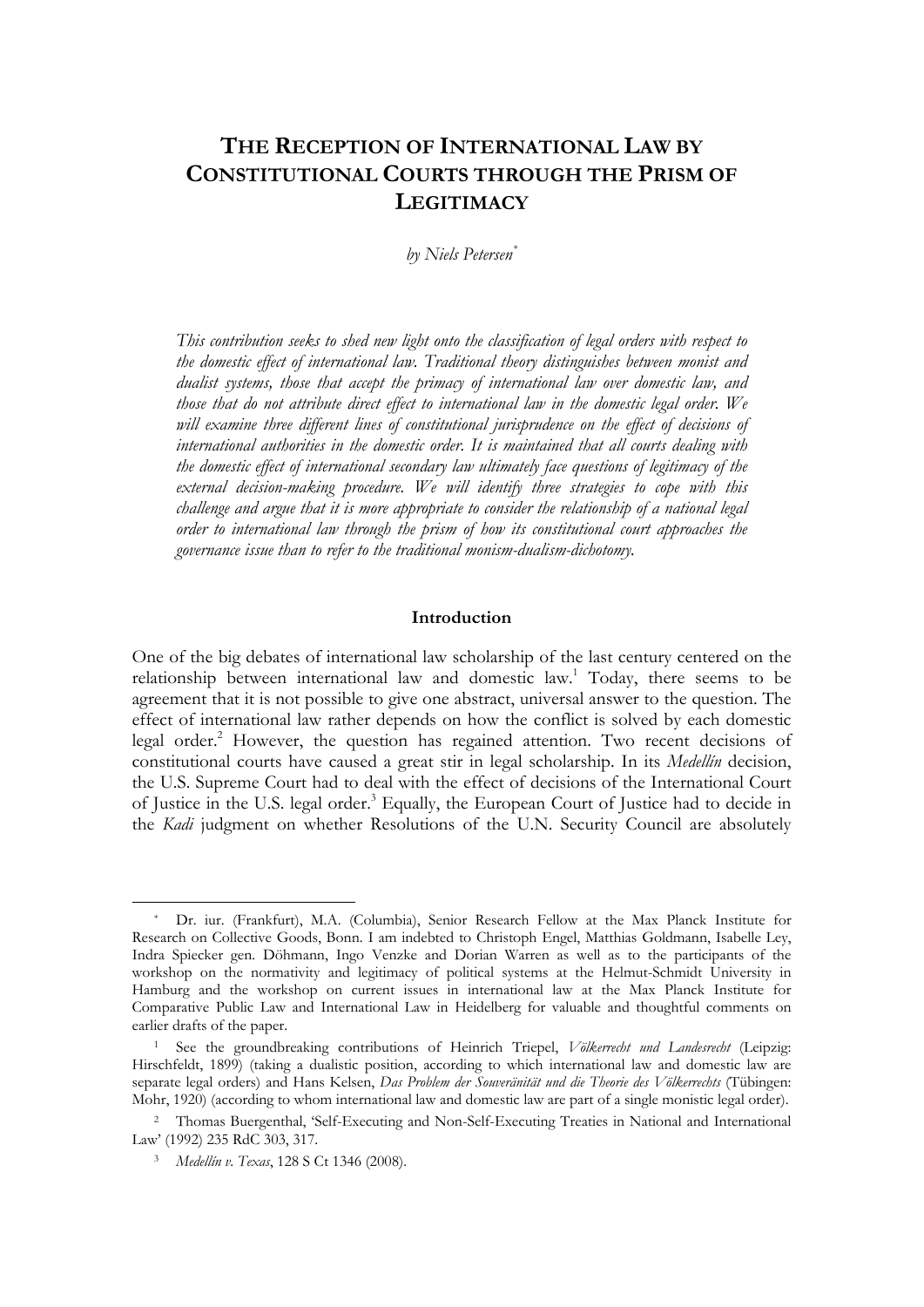binding for the European legislator.<sup>4</sup> Both courts came to the same result, rejecting the unconditional supremacy of international law.

Although similar in their result, the courts followed, as we will see, different rationales in *Medellín* and *Kadi*, which cannot be captured by the traditional distinction. The reason is that there is a new dimension to the debate. Traditionally, the question of domestic effect of international law referred to the application of customary international law or treaties to which the concerned state was a party. The political institutions of the respective state thus had a direct influence on the creation of the norm that was later to be applied in its domestic courts. There have recently, however, been developments that blur this traditional picture. Increasingly, new institutions are evolving on the international plane, which take decisions without many of the affected states being involved in the decisionmaking process.<sup>5</sup> They exercise public authority unilaterally.<sup> $\bar{6}$ </sup> This not only concerns administrative and legislative bodies, but also international courts and tribunals, which often play a pivotal role in deepening international integration. These forms of governance pose questions of legitimacy and thus represent new challenges to domestic courts that have to implement such international secondary law in the domestic legal order.<sup>7</sup>

The traditional monism/pluralism-divide assumes a hierarchy between competing legal orders.<sup>8</sup> Under monism, the international order always trumps domestic norms, while, under dualism, the domestic order determines the rank of international law in the domestic setting. This description may be accurate if we have static legal orders, but it is inappropriate for dynamic régimes, which are shaped by decisions of courts and international institutions. Therefore, while conceptualizing the relationship of courts with competing jurisdiction, some scholars have recently departed from the hierarchical description of legal systems. They perceive the relation of different courts rather as one of cooperation<sup>9</sup> or observe the emergence of a pluralistic order of jurisdictions.<sup>10</sup>

 <sup>4</sup> Joined Cases C-402/05 P and C-415/05 P, *Yassin Abdullah Kadi, Al Barakaat International Foundation v. Council and Commission* [2008] ECR I-6351.

<sup>5</sup> See Benedict Kingsbury, Nico Krisch & Richard Stewart, 'The Emergence of Global Administrative Law' (2005) 68.3 *Law & Contemporary Problems* 15.

<sup>6</sup> Armin von Bogdandy, Philipp Dann & Matthias Goldmann, 'Developing the Publicness of Public International Law: Towards a Legal Framework for Global Governance Activities' (2008) 9 German LJ 1375, 1381.

<sup>&</sup>lt;sup>7</sup> The described developments are, of course, of a gradual, not a dichotomous, nature. It may thus be more appropriate to talk of thinner or thicker stratospheric layers than of distinct eras. See Joseph H.H. Weiler, 'The Geology of International Law – Governance, Democracy and Legitimacy' (2004) 64 Heidelberg JIL 547, 551.

<sup>8</sup> Cf. Armin von Bogdandy, 'Pluralism, direct effect, and the ultimate say: On the relationship between international and domestic constitutional law' (2008) 6 I.CON 397, 397-98 (describing monism as pyramid).

<sup>9</sup> See Franz C. Mayer, 'The European Constitution and the Courts' in Armin von Bogdandy & Jürgen Bast (eds), *Principles of European Constitutional Law* (Oxford: Hart, 2006) 281; Lech Garlicki, 'Cooperation of Courts: The Role of supranational jurisdictions in Europe' (2008) 6 I.CON 509. See also Heiko Sauer, *Jurisdiktionskonflikte in Mehrebenensystemen* (Berlin: Springer, 2008) (proposing a system of mutual loyalty obligations as solution to conflicts of jurisdiction); Nikolaos Lavranos, 'Towards a Solange-Method between International Courts and Tribunals?' in Tomer Broude & Yuval Shany (eds) *The Shifting Allocation of Authority in International Law – Considering Sovereignty, Supremacy and Subsidiarity* (Hart: Oxford, 2008) 217 (interpreting the *Solange*-jurisprudence as means of cooperation between courts).

<sup>10</sup> See Janne Nijman & André Nollkaemper, 'Beyond the Divide', in Janne Nijman & André Nollkaemper (eds) *New Perspectives on the Divide Between National and International Law* (Oxford: Oxford University Press, 2007) 341, 359-60; Michael Rosenfeld, Rethinking constitutional ordering in an era of legal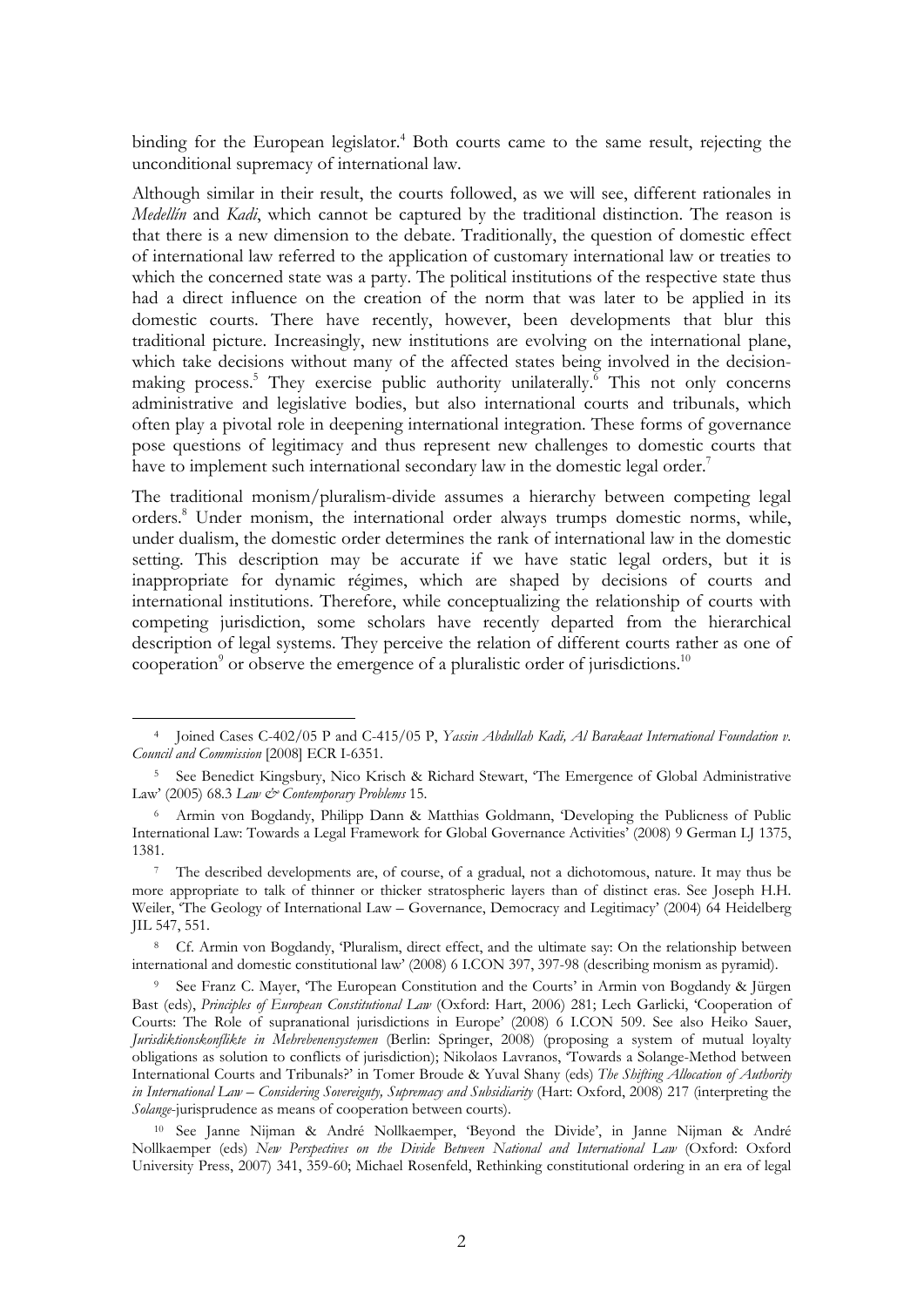This contribution seeks to identify factors that explain the attitude of constitutional courts vis-à-vis international institutions. In two prominent contributions, Eyal Benvenisti has recently argued that courts act strategically in the application of international law in the domestic order.<sup>11</sup> On the one hand, they try to shield domestic political branches from external pressure, on the other hand they want to ensure their own independence. In order to attain these goals, they often seek the cooperation with domestic courts from other legal systems and international tribunals. According to this reasoning, national courts thus often adhere to international decisions in order to establish "a united, coordinated judicial front."12 Benvenisti welcomes this development and argues that the cooperation of domestic courts in order to reduce the external pressures of globalization strengthens domestic democracy and increases the accountability of international regulatory institutions.13

Although we often observe instances of judicial cooperation, Benvenisti's account only tells part of the story. With regard to the adherence of national courts to international court decisions, there is evidence that courts not always follow the international courts in order to establish a coordinated judicial front. Instead, constitutional courts take different approaches in dealing with the implementation of international decisions. These differences cannot exclusively be explained by strategic considerations. It will be argued that the readiness to accept the direct effect of international decisions equally depends on the perceived legitimacy of the international authority. These legitimacy deliberations interact in different ways with strategic considerations. It will be shown that constitutional courts apply three different concepts of legitimacy when dealing with the implementation of decisions of international authorities in the domestic legal system.

In the following, I will first sketch the theoretical framework, highlighting that there are different standards for evaluating legitimacy. In order to exemplify the theoretical model, three lines of constitutional jurisprudence will be analyzed, each applying a different strategy for judging legitimacy. I will compare the jurisprudences of the U.S. Supreme Court, the European Court of Justice and the German *Bundesverfassungsgericht*. This analysis will show that the traditional accounts do not offer suitable explanations for the observed developments in constitutional jurisprudence. Therefore, a legitimacy-based categorization will be proposed, which should be more accurate in its explanations than the traditional monism-dualism-dichotomy.

# **The exercise of international public authority and the problem of legitimacy**

The question of legitimacy is none that greatly concerns legal scholars in the domestic context. In democratic societies, we find an institutional setting that guarantees – through parliamentary legislation and judicial control – that the exercise of public authority is, in

and ideological pluralism (2008) 6 I.CON 415; Bogdandy, n 8 above; Nico Krisch, 'The Open Architecture of European Human Rights Law' (2008) 71 MLR 183.

<sup>11</sup> Eyal Benvenisti, 'Reclaiming Democracy: The Strategic Uses of Foreign and International Law by National Courts' (2008) 102 AJIL 241; Eyal Benvenisti & George W. Downs, 'National Courts, Domestic Demoracy, and the Evolution of International Law' (2009) 20 EJIL 59.

<sup>12</sup> Benvenisti, n 11 above, 249.

<sup>&</sup>lt;sup>13</sup> *Id.*, at 272-73; Eyal Benvenisti & George W. Downs, 'Court Cooperation, Executive Accountability and Global Governance', 41 NYU JILP 931-958 (2009).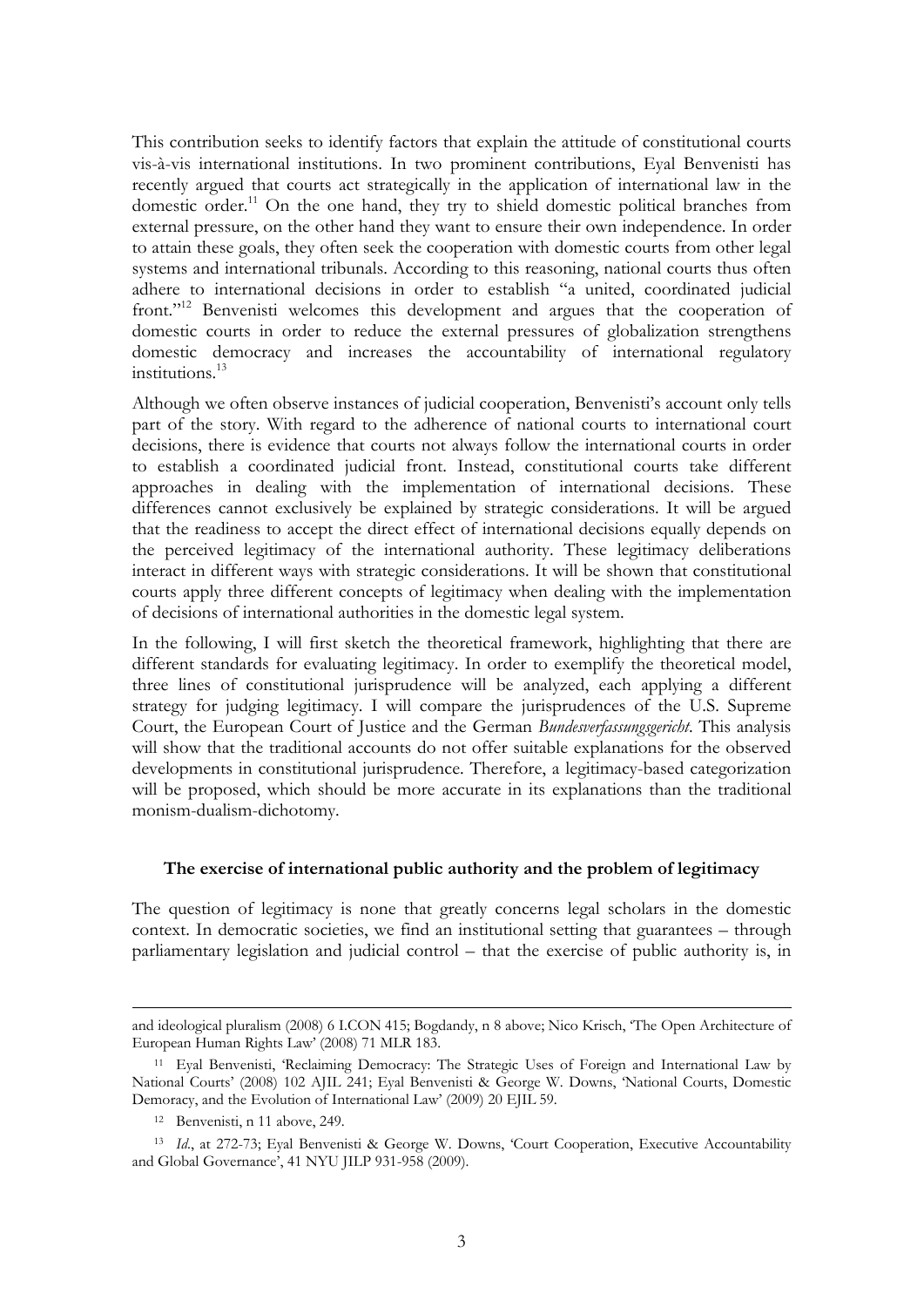general, legitimate. Legality can thus be considered as a presumption for legitimacy.<sup>14</sup> This presumption has a rationalizing function: Courts are relieved of the need to control every sovereign act on its legitimacy. Because the system is assumed to be legitimate as a whole, they can concentrate on the formal control of legality.<sup>15</sup> However, such a presumption cannot be made at the international level, where legal standards regarding legitimacy and the rule of law are not yet sufficiently developed.<sup>16</sup> Jurisprudence and legal scholarship thus cannot confine themselves to a formal control of the legality of international public authority.<sup>17</sup> They rather have to take considerations of legitimacy into account. However, legitimacy is a contested concept that is subject to many prominent debates in legal and political science scholarship. There are basically three strategies to cope with the challenge of legitimizing public authority in the international arena, which shall be sketched in more detail in the following.<sup>18</sup>

# **The state sovereignty paradigm and the illegitimacy of international authority**

The first strategy – we will call it the sovereignty paradigm – is to deny the legitimacy of international institutions at all.<sup>19</sup> According to this position, legitimacy is inextricably linked to democracy, and democracy can only be exercised within the nation state because it presupposes the existence of a *demos*. The underlying idea is that nation state democracy is the only form of state that best preserves individual freedom and self-determination. Political self-determination requires the belonging to a specific political community, which is most often the nation state. Decisions that are taken outside this polity cannot be legitimate because either its citizens have not participated at all in the decision, or the latter has at least decisively been influenced by non-citizens. Authority is, at least partly, exercised by foreign actors. Under this reading of democracy, state sovereignty is thus not only a concept to protect statehood, but also to preserve democracy and the self-rule of political communities.

Every international decision-making procedure that does not require the consent of each individual state would consequently be illegitimate. Because of this illegitimacy, decisions of international institutions or international courts can never have a direct effect within the domestic legal order. They only become effective in the domestic sphere if they have been

 <sup>14</sup> Utz Schliesky, *Souveränität und Legitimität von Herrschaftsgewalt* (2004) 167.

<sup>15</sup> Matthias Goldmann, 'Der Widerspenstigen Zähmung, oder: Netzwerke dogmatisch gedacht' in Sigrid Boysen *et al.* (eds) *Netzwerke* (Baden-Baden: Nomos, 2007) 225, 234.

<sup>16</sup> See Mattias Kumm, 'Democratic Constitutionalism Encounters International Law: Terms of Engagement' in Sujit Choudhry (ed) *The Migration of Constitutional Ideas* (Cambridge: Cambridge University Press, 2007) 256, 261-62 (emphasizing that the presumption in favor of compliance with international law can be rebutted if international law violates jurisdictional, procedural or outcome-related principles).

<sup>17</sup> Bogdandy, Dann & Goldmann, n 6 above, 1389.

<sup>&</sup>lt;sup>18</sup> This classification is inspired by the account of Armin von Bogdandy, 'Globalization and Europe: How to Square Democracy, Globalization, and International Law' (2004) 15 EJIL 885, 895-904.

<sup>19</sup> See, e.g., Prosper Weil, 'Vers une normativité relative en droit international?' (1982) 86 *Revue générale de droit international public* 5; Josef Isensee, 'Abschied der Demokratie vom Demos - Ausländerwahlrecht als Identitätsfrage für Volk, Demokratie und Verfassung' in Dieter Schwab, Dieter Giesen & Joseph Listl (eds) *Staat, Kirche, Wissenschaft in einer pluralistischen Gesellschaft. Festschrift für Paul Mikat zum 65. Geburtstag* (Berlin: Duncker & Humblot, 1989) 705; Curtis A. Bradley & Jack L. Goldsmith, 'The Current Illegitimacy of International Human Rights Litigation' (1997) 66 Fordham L Rev 319; Paul B. Stephan, 'International Governance and American Democracy' (2000) 1 Chicago JIL 237; Roger P. Alford, 'Misusing International Sources to Interpret the Constitution' (2004) 98 AJIL 57.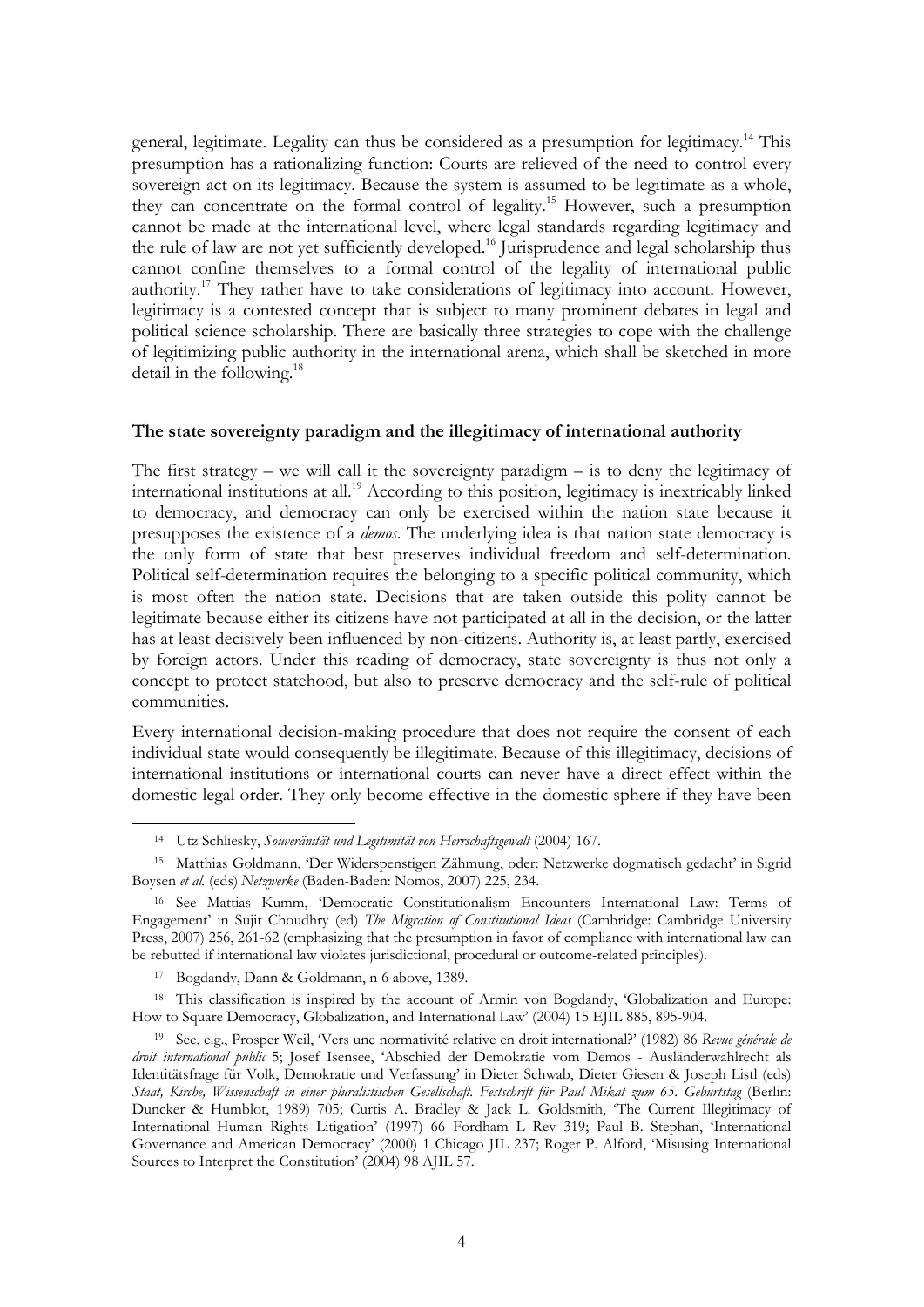transformed into domestic law by the competent political institutions of the legislature or the executive. Through the formal act of transformation, the national institutions acquiesce to the decision of the international institution and legitimize their application by domestic courts.

#### **The internationalist paradigm and the focus on international procedures**

The opposite conception is the internationalist paradigm.<sup>20</sup> The internationalists do not focus on the nation state. Rather, they examine the legitimacy of the international decisionmaking procedures on the basis of their proper architecture. In contrast to the sovereignty paradigm, the authority is not legitimate or illegitimate merely because of having been exercised by an international institution. In the domestic context, legitimacy concepts are often input-oriented and focus on whether citizens have at least indirectly participated in the political decision-making process. However, scholars adhering to the internationalist paradigm claim that it is impossible to apply domestic legitimacy standards to the international arena without modifications.<sup>21</sup> Therefore, factors have to be identified that disassociate legitimacy from the nation state *demos*. 22 Instead of focusing on participation, internationalists often try to identify factors that control the output of the political decision-making process.<sup>23</sup> They do, therefore, not primarily focus on whether the affected citizens have – indirectly – participated in the political process, but whether the design of the decision-making procedures allows us to expect the decisions to meet certain qualitative standards. $^{24}$ 

From an output-oriented perspective, political decisions bear two major risks: $^{25}$  On the one hand, political actors or public officials may misuse their power and act in their private and not in the public interest; on the other hand, the substantive quality of the decisions may be insufficient because the officials are either incompetent or lack the necessary information. The danger that political agents may misuse their power occurs if the private and the public interest diverge, and the agents do not have incentives to act for the benefit of the common good. The principal mechanism to align the incentives with the public interest is holding political actors accountable.<sup>26</sup> Within nation states, accountability is primarily

 <sup>20</sup> See Kingsbury, Krisch & Stewart, n 5 above, 37-42; Terry Macdonald & Kate Macdonald, 'Non-Electoral Accountability in Global Politics: Strengthening Democratic Control within the Global Garment Industry' (2006) 17 EJIL 89; Erika de Wet, 'Holding International Institutions Accountable: The Complementary Role of Non-Judicial Oversight Mechanisms and Judicial Review' (2008) 9 German LJ 1987.

<sup>&</sup>lt;sup>21</sup> Allen Buchanan & Robert O. Keohane, The Legitimacy of Global Governance Institutions' (2006) 20 Ethics & International Affairs 405, 416-17.

<sup>22</sup> Weiler, n 7 above, at 560.

<sup>&</sup>lt;sup>23</sup> On the distinction between input and output see David Easton, 'An Approach to the Analysis of Political Systems' (1957) 9 World Politics 383 (generally referring to political systems); Fritz W. Scharpf, *Demokratietheorie zwischen Utopie und Anpassung* (Konstanz: Universitätsverlag, 1970) 21 (on the specific issue of legitimacy).

<sup>&</sup>lt;sup>24</sup> For an attempt to justify for the shift from input- to output concerns in the international context, see Markus Jachtenfuchs, 'Theoretical Perspectives on European Governance' (1995) 1 ELJ 115, 128-29; Fritz W. Scharpf, *Governing in Europe: Effective and Democratic?* (Oxford: Oxford University Press, 1999) 10-21.

<sup>25</sup> See *id*., at 188.

<sup>26</sup> Richard Mulgan, *Holding Power to Account. Accountability in Modern Democracies* (New York: Palgrave Macmillan, 2003) 10.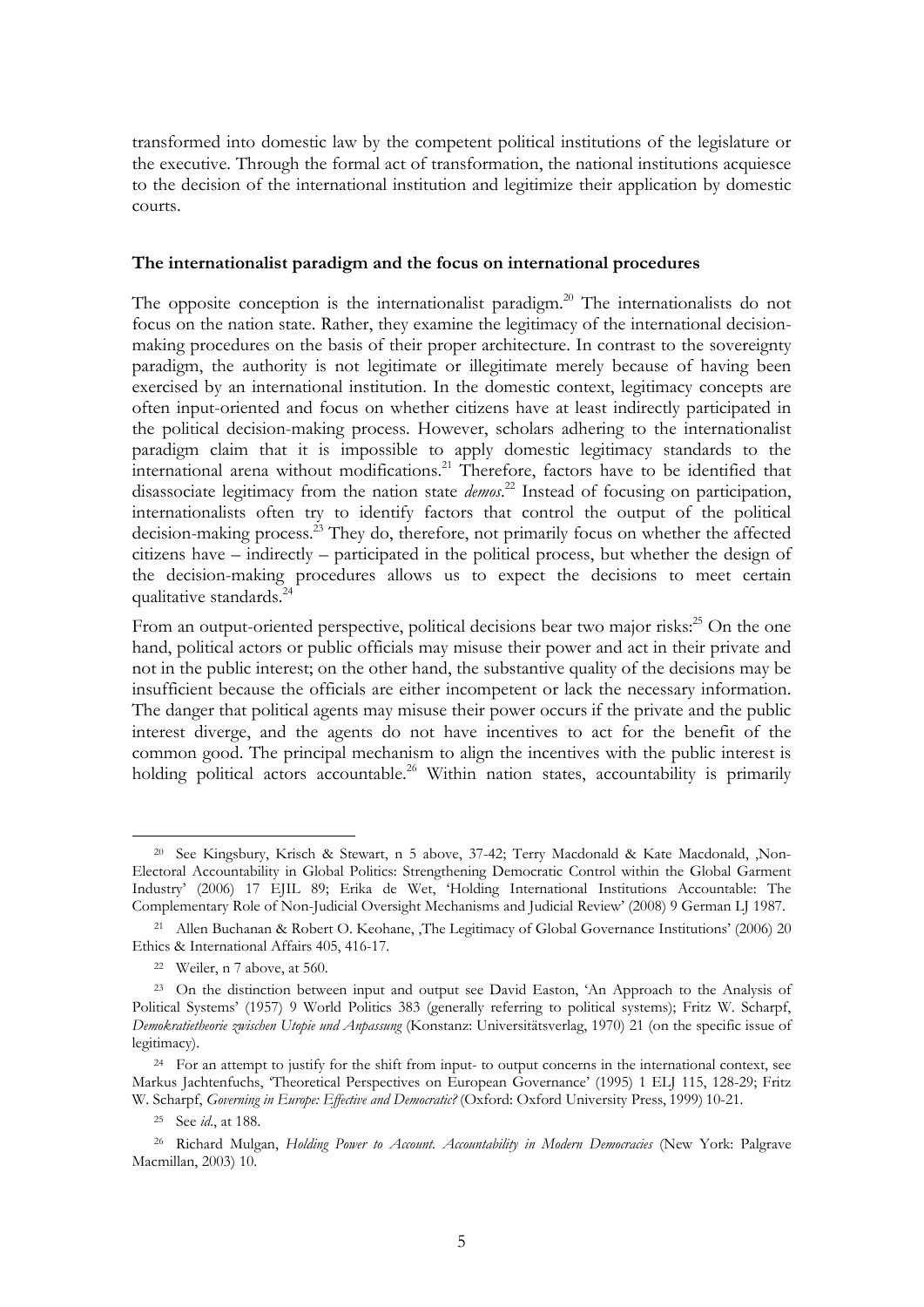achieved through elections and a hierarchical organization of the bureaucracy.<sup>27</sup> Political actors who don't act in the public interest have to fear that they are not reelected, and the actions of public officials in the executive are controlled by their superiors.

As there are no elections in the inter- or supranational arena, this model cannot easily be transferred to international decision-making processes.<sup>28</sup> However, there are alternative ways of shaping the incentives of political agents in the international context. Accountability has basically two requirements: first, it is necessary to obtain information about a potential misuse of power, and, second, there has to be a capacity to sanction the office holder if a misuse has occurred.29 Mechanisms ensuring the provision of information are the transparency of the decision-making process or the requirement to justify decisions by giving reasons.<sup>30</sup>

With regard to possible sanctions, losing the political office is a rigorous form of sanctioning the misuse of power, but there are other, less severe means that may ensure accountability.<sup>31</sup> These include formal measures like disciplinary actions or informal ones, such as reputational sanctions. In the context of international organizations or international regulatory bodies, the formal measures may be exercised by supervisors or the member states. Reputational sanctions require a certain level of transparency and involve naming and shaming by the media or the general public. Accountability is thus a gradual concept that does not only allow either-or-judgments, but comes in different shades and degrees. Even if some mechanisms, such as elections, are not available on the international level, this does not mean that international actors cannot be held accountable to a certain degree.

The second element of output legitimacy, the quality of political decisions, can be understood in substantive as well as in procedural terms. With regard to substantive standards, it is difficult to formulate political standards for political decisions in advance. However, certain standards are derived from legal norms, $32$  which constitute the outer limits of political decisions. These norms include in particular the respect of the fundamental human rights and the principle of proportionality.<sup>33</sup> Concerning the procedure, there is a controversial debate in political theory on whether it is possible to formulate any qualitative standards for political decisions that go beyond the requirement of accountability.34 However, this debate has so far barely resonated with the scholarship in international law and international relations.

 <sup>27</sup> See Jerry L. Mashaw, 'Structuring a "Dense Complexity": Accountability and the Project of Administrative Law' (2005) 6 Issues in Legal Scholarship 1, 20.

<sup>28</sup> Macdonald & Macdonald, n 20 above, 92-99.

<sup>29</sup> Ruth W. Grant & Robert O. Keohane, 'Accountability and Abuses of Power in World Politics' (2005) 99 APSR 30.

<sup>30</sup> On these criteria see Kingsbury, Krisch & Stewart, n 5 above, 37-39.

<sup>31</sup> Claus Offe, 'Political Corruption: Conceptual and Practical Issues' in János Kornai & Susan Rose-Ackerman (eds) *Building a Trustworthy State in Post-Socialist Transition* (New York: Palgrave Macmillan, 2004) 77, 96.

<sup>32</sup> Grant & Keohane, n 29 above, 35.

<sup>33</sup> Kingsbury, Krisch & Stewart, n 5 above, 40-41.

<sup>&</sup>lt;sup>34</sup> One prominent attempt to introduce procedural safeguards for the quality of political decisions is the theory of deliberative democracy, see James S. Fishkin, *Democracy and Deliberation: New Directions for Democratic Reform* (New Haven: Yale University Press, 1991); Jürgen Habermas, *Between Facts and Norms* (Frankfurt aM: Suhrkamp, 1996) 287-328; John Ferejohn, 'Instituting Deliberative Democracy' in Ian Shapiro & Stephen Macedo (eds) *Designing Democratic Institutions* (New York: New York University Press, 2000) 75. A second approach tries to account for the quality of decisions by partially delegating them to expert bodies, see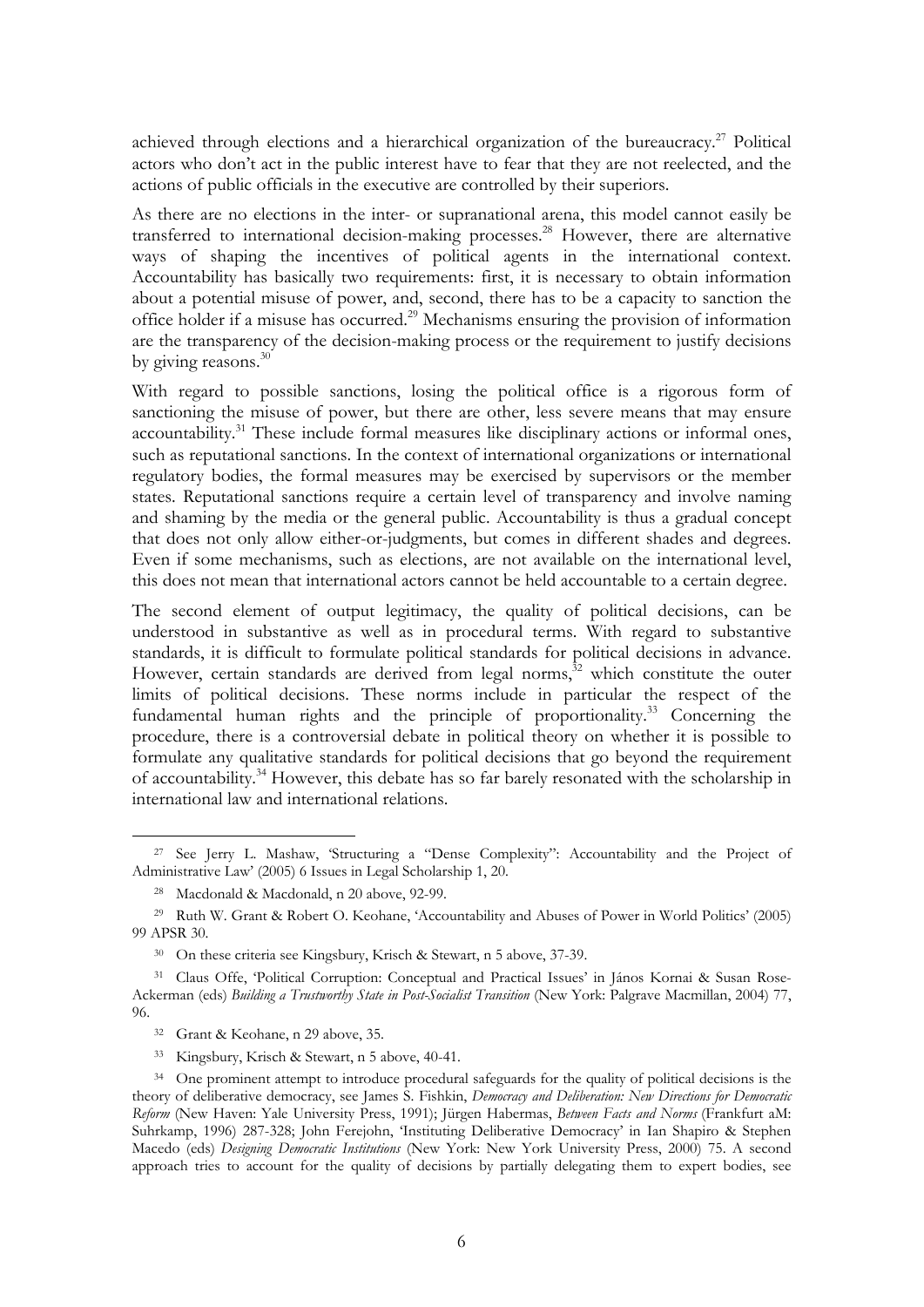What is discussed in the legal literature are more modest procedural safeguards, such as effective legal remedies in order to ensure compliance with the legal norms or an obligation to hear individuals affected by decisions of international bodies in order to ameliorate the informational basis on which these decisions are taken.<sup>35</sup> These procedural safeguards can work in both directions: on the one hand, they can ensure the accountability of international decision-making processes, but on the other hand, they can also enhance the quality of the actual decisions.

Consequently, a court adhering to the internationalist paradigm examines the decisionmaking procedure of an international institution in order to decide whether it attributes direct effect to it. Executive and legislative decisions can typically be regarded as legitimate if their adoption process contains certain procedural safeguards that ensure the accountability of the decision-makers and a certain substantive quality of the decisions. In judicial decisions, accountability is difficult to achieve, as the independence of judges is often seen as a crucial element of adjudication. Therefore, domestic courts additionally apply a substantive standard, reviewing whether the jurisprudence of the international court does, in general, conform with the fundamental values of the domestic society, which are contained in the domestic constitution. A decision of an international court is attributed direct effect if its jurisprudence as a whole is considered as legitimate without every individual decision being substantively reviewed.

# **The cooperation paradigm and the chain of legitimization**

In between these two positions, we find the cooperation paradigm.<sup>36</sup> The cooperation paradigm shares with the sovereignty-centered approach that the nation states remain the central building blocks of the international legal order. The national citizenry is the ultimate source of legitimacy, and thus every political decision has, to a certain extent, to be attributable to the electorate of the nation state.<sup>37</sup> The emergence of authority beyond the nation state is not excluded *per se*, but the evaluation of international authority is based on different criteria than under the internationalist paradigm. While the latter is concerned with the concrete design of international decision-making procedures and primarily

Giandomenico Majone, 'Independence vs. Accountability? Non-Majoritarian Institutions and Democratic Government in Europe' in Joachim Jens Hesse & Theo A.J. Toonen (eds) The European Yearbook of Comparative Government and Public Administration (Baden-Baden: Nomos, 1994) 117; Christian Joerges, '"Good Governance" Through Comitology?' in Christian Joerges & Ellen Vos (eds) *EU Committees: Social Regulation, Law and Politics* (Oxford: Hart, 1999) 311; Martin Shapiro, '"Deliberative," "Independent" Technocracy vs. Democratic Politics: Will the Globe Echo the E.U.?' (2005) 68.3 *Law & Contemporary Problems* 341. Finally, there are authors that argue that it is impossible to introduce qualitative decision-making standards beyond the mechanism of accountability, see Ian Shapiro, *The State of Democratic Theory* (Princeton: Princeton University Press, 2006) 39-43.

<sup>35</sup> Kingsbury, Krisch & Stewart, n 5 above, 37-38 & 40.

<sup>36</sup> See Christian Walter, 'Constitutionalizing (Inter)national Governance' (2001) 44 German YIL 170; Rüdiger Wolfrum, 'Legitimacy in International Law from a Legal Perspective: Some Introductory Considerations' in Rüdiger Wolfrum & Volker Röben (eds) *Legitimacy in International Law* (Berlin: Springer, 2008) 1; Stefan Kadelbach, 'Demokratische Legitimation als Prinzip zwischenstaatlichen Handelns' in Silja Vöneky, Cornelia Hagedorn, Miriam Clados & Jelena von Achenbach (eds) *Legitimation ethischer Entscheidungen im Recht - interdisziplinäre Untersuchen* (Berlin: Springer, 2009) 147.

<sup>37</sup> Ernst-Wolfgang Böckenförde, 'Demokratie als Verfassungsprinzip' in Josef Isensee & Paul Kirchhof (eds) *Handbuch des Staatsrechts. Band II: Verfassungsstaat*, ch 24, para. 3 (Heidelberg: CF Müller, 3rd ed. 2004).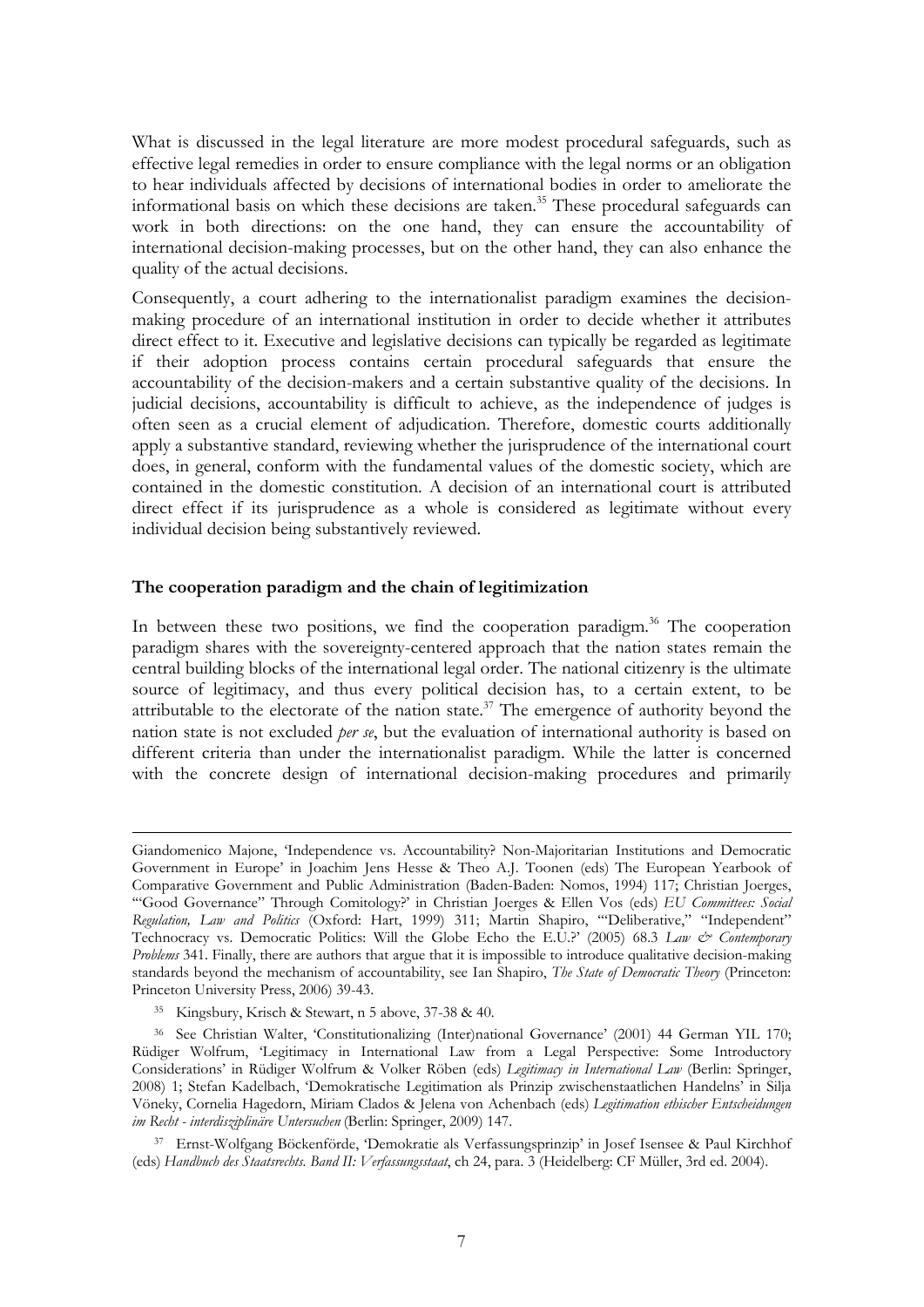evaluates them according to their expected output, the cooperation paradigm focuses on the share of (indirect) participation by the national citizens.

The exercise of authority is legitimate if it can be attributed to the citizenry by formal chains of attribution.38 International decisions can be attributed to the national *demos* in two ways: On the one hand, it is derived by an effective parliamentary control of the acts that delegate sovereign authority to supranational entities and the participation of legitimate representatives of the state in the international decision-making procedures. According to this understanding of legitimacy, supranational legislation, e.g. in the context of the European Union, is legitimate to the extent that either the national government or elected representatives of the nation state had a vote in the decision-making process.<sup>39</sup>

However, the concept of the formal chain of attribution only works for political decisions, but cannot be conferred to decisions of international courts and tribunals because judicial decisions usually do not derive their legitimacy from the indirect participation of citizens. National courts rather exercise a substantive review of each individual judgment of international courts, in which they assess whether the decision conforms to the fundamental values of the domestic society, which are expressed by the national constitution.

This approach differs both from the sovereignty and the internationalist paradigm. Under the sovereignty paradigm, a court would not accept the direct effect of a court judgment, unless it had been explicitly endorsed by the legislature. In contrast, a court adhering to the internationalist perspective would not make a substantive review of each individual judgment of an international court. Instead, it would take a broader approach and assess whether the jurisprudence conforms with the fundamental values of the domestic society in general.

# **Three case studies on the perception of legitimacy by domestic courts**

In this section, we will try to evaluate three lines of constitutional jurisprudence according to the outlined theoretical classification. While the U.S. Supreme Court adheres to the sovereignty paradigm and insists on the positive implementation of international decisions by the national legislature, the approach of the European Court of Justice evaluates the design and the output of the international institutions themselves. The position of the German *Bundesverfassungsgericht* is in between these two perspectives. Although still performing a substantive examination of the exercise of international public authority, the Constitutional Court does not necessarily require such decisions to be implemented by the German legislature.

 <sup>38</sup> *Id*., para. 11.

<sup>39</sup> Marcel Kaufmann, *Europäische Integration und Demokratieprinzip* (1997).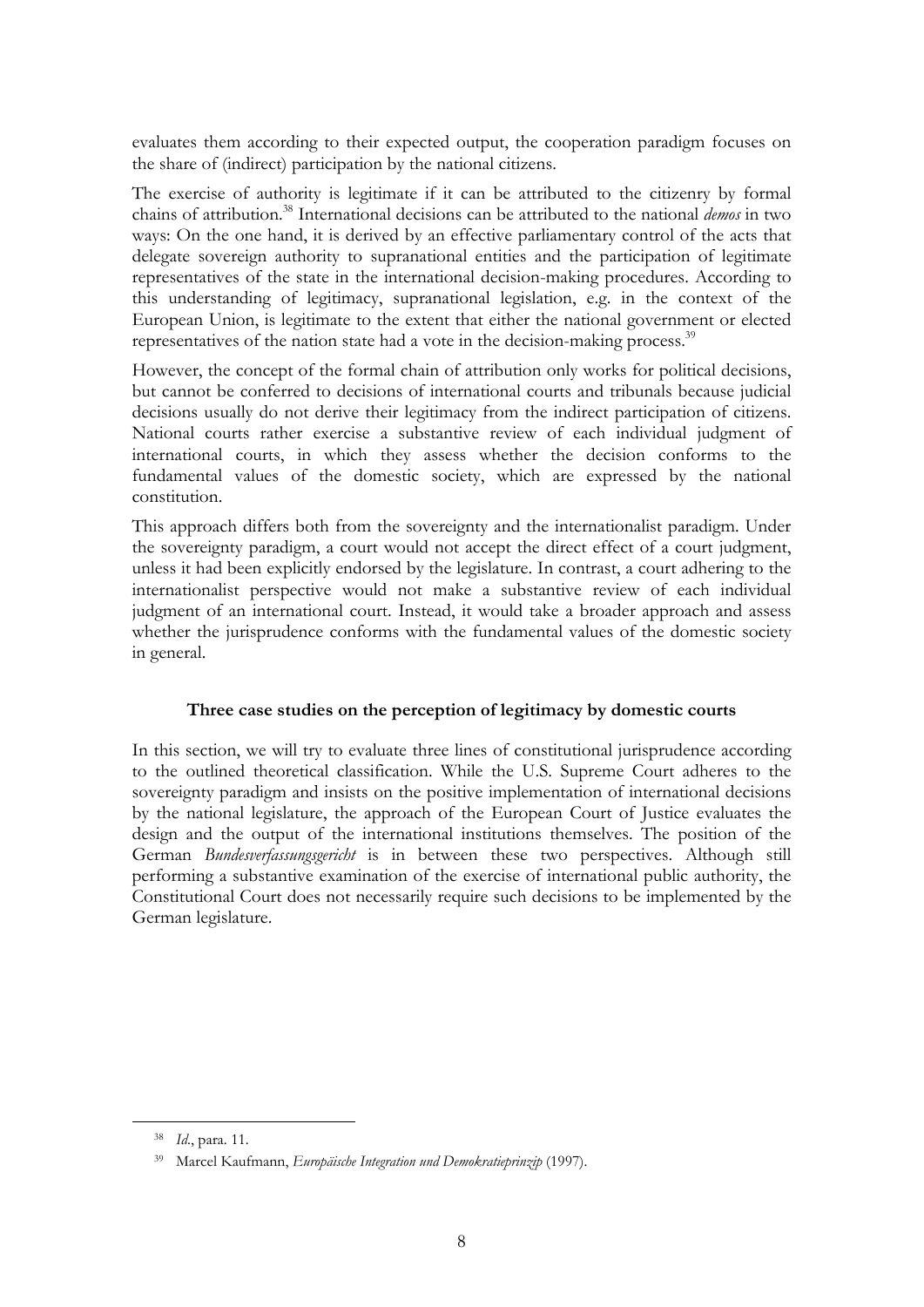# **The state sovereignty paradigm – the U.S. Supreme Court and its judgments in Medellín and Sanchez-Llamas**

There are numerous decisions of the U.S. Supreme Court that deal with the effect of international treaties in U.S. domestic law.<sup>40</sup> However, there are only very few instances, in which the court had to deal with the domestic effect of decisions of international institutions. All of these concern judgments of the International Court of Justice (ICJ). This section will focus on the two leading decisions in this respect. While, in *Sanchez-Llamas v. Oregon*, the Supreme Court had to deal with the authoritative effect of ICJ judgments when interpreting international legal norms,<sup>41</sup> the decision in *Medellín v. Texas*<sup>42</sup> was even more far-reaching. For the first time, the Court had to decide on the direct effect of an ICJ judgment to which the United States had been party and which was therefore legally binding for the U.S. In principle, the American Constitution establishes a monist concept with respect to international treaty norms in the domestic legal order. According to Art. VI para. 2,

"all treaties made, or which shall be made, under the authority of the United States, shall be the supreme law of the land; and the judges in every state shall be bound thereby, anything in the Constitution or laws of any State to the contrary notwithstanding."

However, the principle of direct effect has been narrowed early by the U.S. Supreme Court. In *Foster & Elam v. Neilson*, the Court made a distinction between self-executing treaties having a direct effect in domestic law and non-self-executing treaties that are addressed to the political, not the judicial, institutions.<sup>43</sup> The latter type has to be transformed into domestic law before they can be applied by the courts.

Subject of both decisions was a violation of Art. 36 of the Vienna Convention on Consular Relations.<sup>44</sup> According to Art. 36 (1) lit. b of the Convention, arrested foreign nationals have to be informed that they have the right to notify the consular representation of their country of their arrest. In the course of this decade the United States had been convicted twice because of violations of this provision by the ICJ.<sup>45</sup> In *Sanchez-Llamas*, one of the applicants relied on the interpretation of Art. 36 (1) of the Vienna Convention in the two ICJ judgments in order to make a claim regarding U.S. domestic law. In *Medellín*, the applicant was one of the individuals for whom Mexico had exercised diplomatic protection in the *Avena* case so that the ICJ judgment was directly legally binding for the U.S.

#### *The decision in Sanchez-Llamas*

In *Sanchez-Llamas*, one of the applicants, Mario Bustillo from Honduras, had been convicted of first-degree murder. After the conviction had been confirmed on appeal and had become final, Bustillo filed a petition for writ of habeas corpus in a state court. There,

 <sup>40</sup> For an overview see Peter J. Spiro, 'Treaties, International Law, and Constitutional Rights' (2003) 55 Stanford LR 1999; Carlos Manuel Vázquez, 'Treaties as Law of the Land: The Supremacy Clause and the Judicial Enforcement of Treaties' (2008) 122 Harvard LR 599.

<sup>41</sup> *Sanchez-Llamas v. Oregon* 548 US 331 (2006).

<sup>42</sup> *Medellín v. Texas* 128 S. Ct. 1346 (2008).

<sup>43</sup> *Foster & Elam v. Neilson* 27 US 253, 314 (1829).

<sup>44</sup> Vienna Convention on Consular Relations (24 April 1963), 596 UNTS 262.

<sup>45</sup> *LaGrand (Germany v. U.S.)* [2001] ICJ Rep 466 (27 June); *Avena and Other Mexican Nationals* (Mexico v. U.S.) [2004] ICJ Rep 12 (31 March).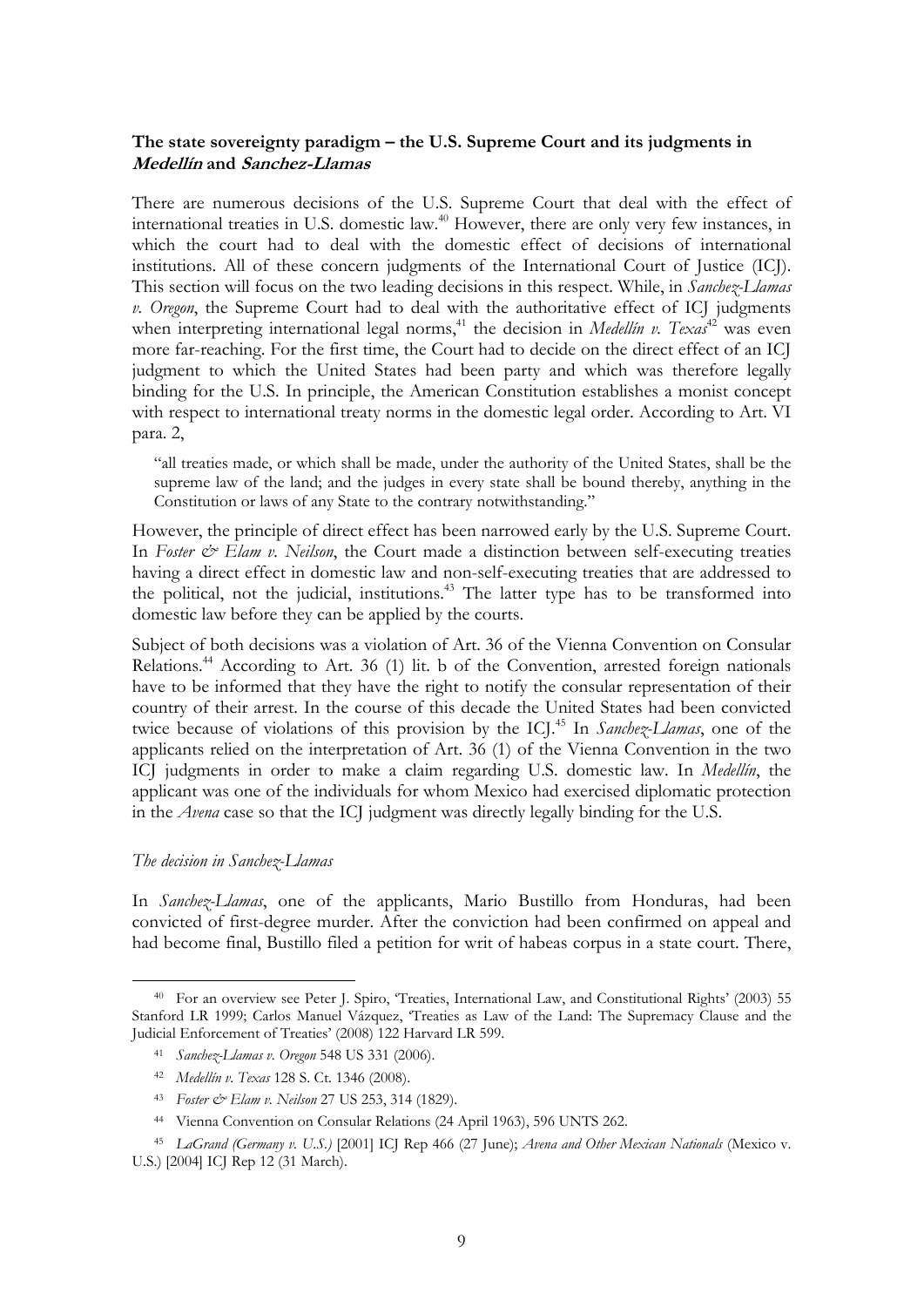for the first time, he argued that the American authorities had violated Art. 36 VCCR as they had not informed him about his right to contact the Honduran Consulate. With the help of the Consulate, it would have been much easier for him to prove his innocence during the criminal proceedings. The state habeas court dismissed Bustillo's claim as procedurally barred. He would have had to raise his claim based on the Vienna Convention before the conviction became final.

Applying to the U.S. Supreme Court, Bustillo argued that the application of this procedural default rule by the Virginia courts violated Art. 36 VCCR. In an earlier judgment, *Breard v. Greene*, the U.S. Supreme Court had already decided that a violation of Art. 36 VCCR did not bar the application of the procedural default rule.<sup>46</sup> If the claim had not been raised in the state court proceedings, Art. 36 VCCR did not require states to modify their criminal procedure law.47 Bustillo argued that *Breard* was not applicable to his case because there had been two judgments of the International Court of Justice in the meantime,<sup>48</sup> according to which the cure of a violation of the Vienna Convention must not be rendered impossible by procedural default rules.

The U.S. Supreme Court, however, rejected this argumentation. The interpretation of American domestic law is a task of American courts. Determining the domestic effect of an international treaty, is a matter of domestic law.<sup> $49$ </sup> Thus, the judgments of the ICJ have no directly binding force. They deserve, at best, "respectful consideration". <sup>50</sup> However, the ICJ judgments do not take into account the importance of procedural default rules in an adversary system. While, in inquisitorial systems, mistakes are attributed to the judges, they fall into the responsibility of the parties in adversary systems. If Art. 36 VCCR was interpreted in a way that the application of the procedural default rule was excluded, this interpretation

"reads the 'full effect' proviso in a way that leaves little room for Article 36's clear instruction that Art. 36 rights 'shall be exercised in conformity with the laws and regulations of the receiving state.'"51

Therefore, the interpretation of the ICJ could not be taken into account in the case of Mario Bustillo.

# *The Medellín decision*

The judgment in *Sanchez-Llamas* paved the way for the *Medellín* decision, which was issued two years later. The applicant in *Medellín* had been sentenced to death because of murder and joint rape. After his conviction, he filed a *habeas corpus* petition and claimed that he had not been informed of his rights under Art. 36 (1) lit. b of the Vienna Convention. During the *habeas* proceedings, the ICJ issued the *Avena* decision, in which the Court found that the United States had violated the Vienna Convention on Consular Relations. Medellín had been one of the 51 Mexican nationals for whom Mexico had filed the procedure before the ICJ. In its decision the Court asked the United States

 <sup>46</sup> *Breard v. Greene* 523 US 371 (1998) (*per curiam*).

<sup>47</sup> *Id*., at 375.

<sup>48</sup> The judgments in the cases *LaGrand* and *Avena*, n 45 above.

<sup>49</sup> *Sanchez-Llamas*, n 41 above, 353-54.

<sup>50</sup> *Id*., at 355.

<sup>51</sup> *Id*., at 357.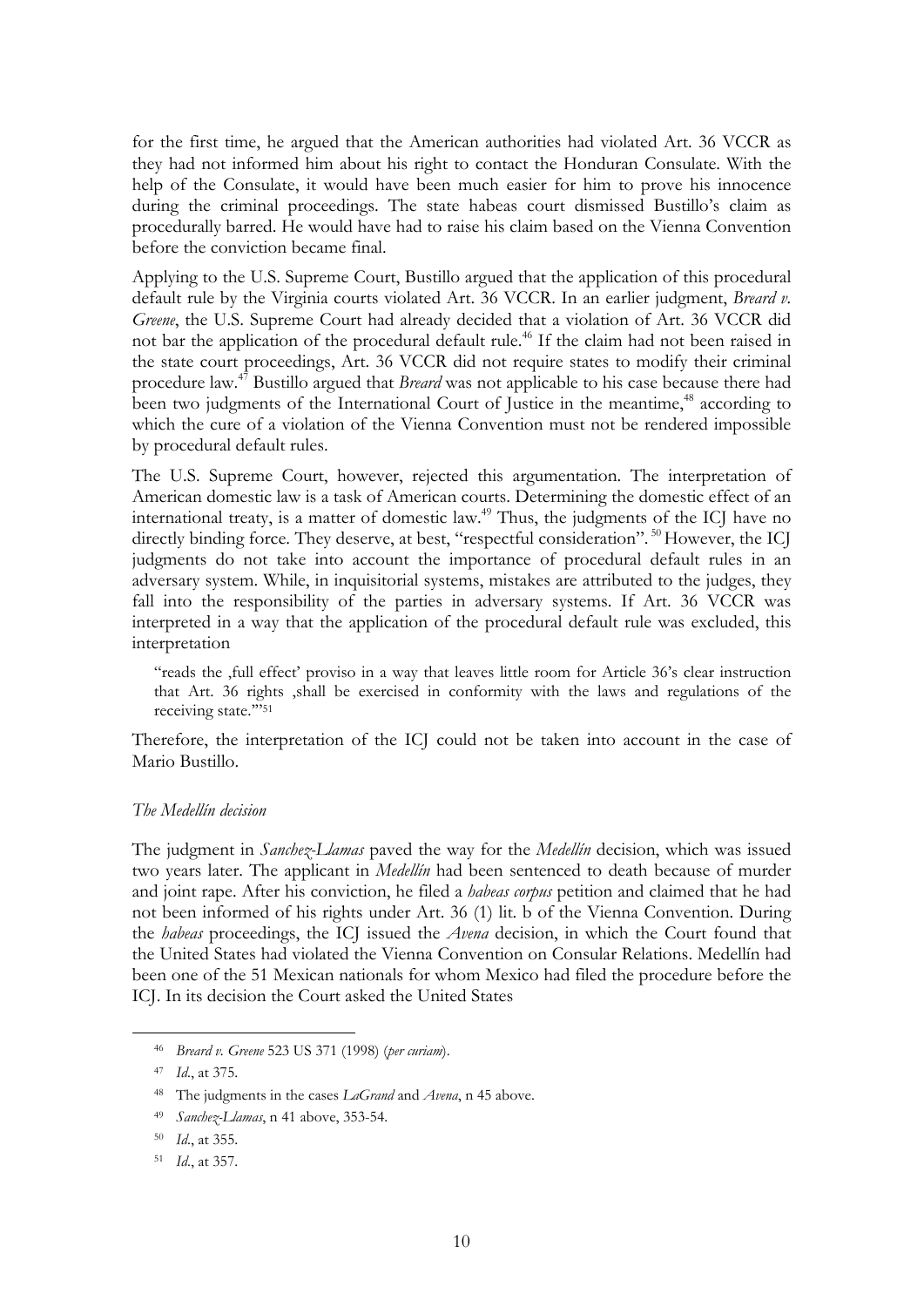"[to] provide, by means of its own choosing, review and reconsideration of the conviction and sentence, so as to allow full weight to be given to the violation of the rights set forth in the Convention."52

As Medellín was among the beneficiaries of Mexico's application, the judgment was binding for his proceedings in terms of international law. After the rendition of the judgment, President George W. Bush issued an executive order in which he asked the American courts to give effect to the ICJ decision:

"I have determined, pursuant to the authority vested in me as President by the Constitution and the laws of the United States of America, that the United States will discharge its international obligations under the decision of the International Court of Justice in [*Avena*], by having State courts give effect to the decision in accordance with general principles of comity in cases filed by the 51 Mexican nationals addressed in that decision."53

Despite the ICJ judgment and the memorandum of George Bush, the Fifth Circuit rejected the habeas application of Medellín.<sup>54</sup> In his proceedings before the Supreme Court, the applicant hence claimed that the Fifth Circuit had violated the Supremacy Clause of the American Constitution. In its decision the Court had therefore to decide whether judgments of the International Court of Justice have direct domestic effect. The central international norm in this respect is Art. 94 (1) of the U.N. Charter<sup>55</sup> according to which

"[e]ach member of the United Nations undertakes to comply with the decision of the International Court of Justice in any case to which it is party."

On the face, the Supreme Court based his decision on the text of the U.N. Charter. The terms "undertakes to comply" emphasizes, in the opinion of the Court, that a state only enters into an obligation to react on a judgment by political means.<sup>56</sup> This interpretation is supposed to be supported by the context of the norm. Art. 94 (2) of the U.N. Charter provides a political and no legal remedy: If states do not comply with an ICJ judgment, they have to refer to the U.N. Security Council.<sup>57</sup>

In substance however, the judgment is motivated by considerations stemming from constitutional theory, or, more precisely, the doctrine of the division of powers. As the field of external relations is very sensitive, decisions on the implementation of international law should be left to the political, not the judicial, organs.<sup>58</sup> The Court underlines that "it is not for the federal courts to impose one [particular remedy] on the States through *lawmaking of their own*."59 This judicial self-restraint can be interpreted in a twofold way. One might be inclined to read the reasoning of the court from an *ex ante* perspective according to which it is the function of the courts to abide by the law. The courts have to implement the intent of the political bodies, and this approach can best be implemented by a close adherence to the text of the norm created by the political institutions.

However, such an approach has several flaws. Linguistic expressions do not have only one single meaning. Their interpretation always depends on the interpreter and his cultural and

 <sup>52</sup> *Avena*, n 45 above, para 153.

<sup>53</sup> Memorandum of President George W. Bush, 28 Feb. 2006, App. to Pet. for Cert. 187a.

<sup>54</sup> *Medellín v. Dretke* 371 F.3d 270 (2004).

<sup>55</sup> Charter of the United Nations (26 July 1945), TS 993.

<sup>56</sup> *Medellín*, n 3 above, 128 S Ct 1346, 1358.

<sup>57</sup> *Id*., at 1359.

<sup>58</sup> *Id*., at 1364.

<sup>59</sup> *Id*., at 1361 (emphasis added).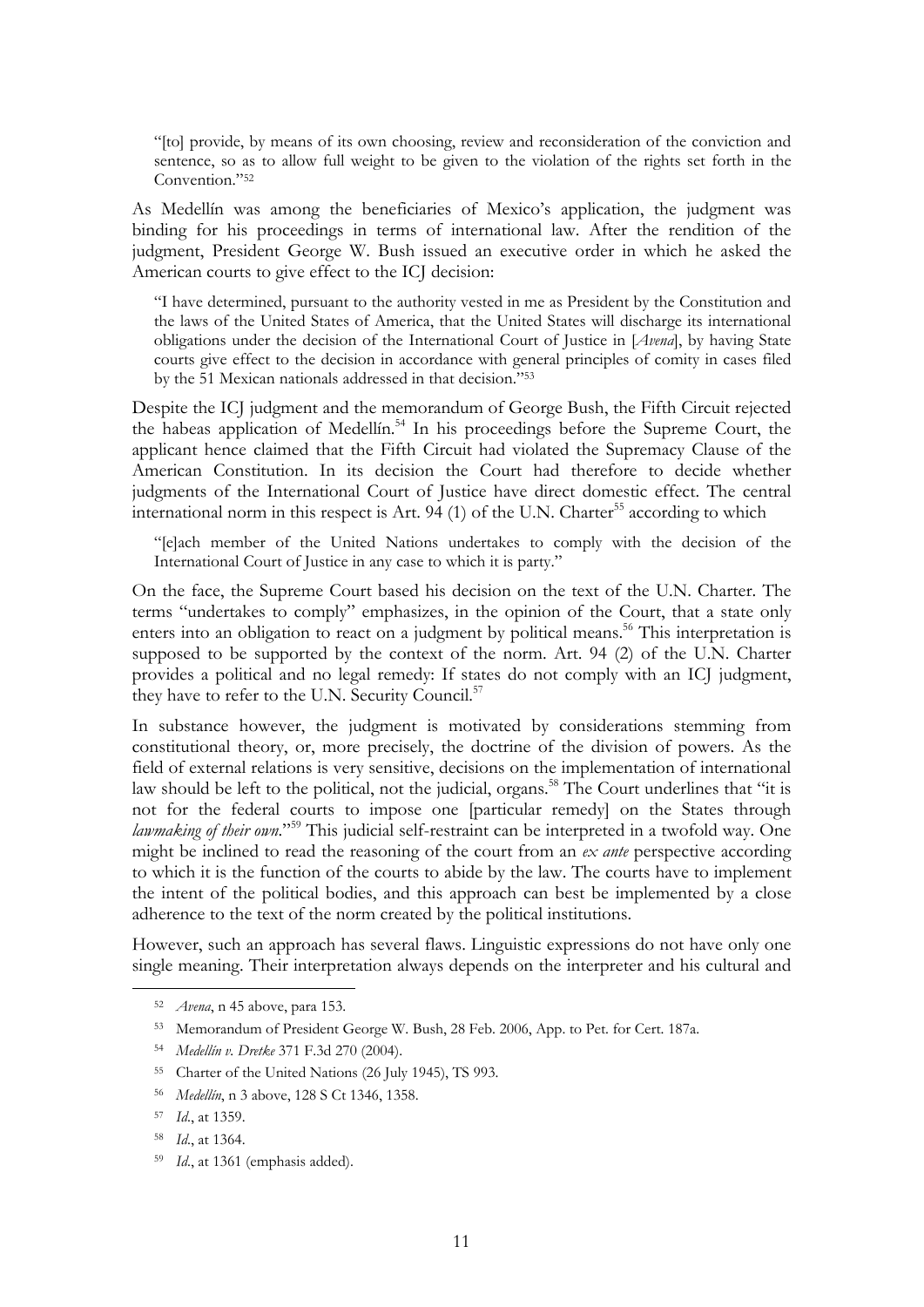social imprint.<sup>60</sup> This is highlighted by Justice Breyer's dissenting opinion in *Medellín* that consults dictionary definitions and refers to the Spanish version of the U.N. Charter in order to show that the terms "undertakes to comply" employed by Art. 94 can also express an immediate legal obligation. $^{61}$  Furthermore, it is particularly unrealistic in the realm of international treaties to expect the text to say anything about the domestic effect of the treaty.62 The implementation of international norms differs from state to state. The differentiation between self-executing and non-self-executing is only significant from the view-point of the domestic legal order, but not from the angle of international law, as the latter demands unconditional compliance anyway.<sup>63</sup>

*Medellín* has thus to be read as a proposition of an *ex post* control model. According to this model, decisions of international institutions with domestic effect are subject to political control. The Supreme Court emphasizes that it is not the task of the judiciary to exercise such control.<sup>64</sup> Furthermore, the Court holds that the president did not have the power to order an implementation of the judgment by means of an executive memorandum.<sup>65</sup> The implementation of the decision of an international tribunal thus requires a positive act of the U.S. Congress or state legislature, which have full political control over how to implement the decision in question.<sup>66</sup> Consequently, international decisions cannot have any direct effect in the US legal order unless they have been positively embraced by the legislature so that all political decisions have finally to be made within the arena of the nation state. The U.S. Supreme Court therefore implicitly adheres to the state sovereignty paradigm.

# **The internationalist paradigm – the jurisprudence of the European Court of Justice**

The opposite approach is represented by the jurisprudence of the European Court of Justice. To be sure, the European Union is not a state and the ECJ thus not a constitutional court in the statist sense of the notion. However, the problem of attributing direct effect to law that originated in a distinct legal order, is not exclusively a problem of domestic law. In recent decades, some supranational legal orders have developed, in which the process of law creation differs considerably from the traditional sources doctrine of international law. The most notable example in this respect is the European Union, whose legal order has developed into a constitutional order, showcasing all relevant characteristics of such a

 <sup>60</sup> See Hans-Georg Gadamer, *Wahrheit und Methode. Grundzüge einer philosophischen Hermeneutik* (Tübingen: Mohr, 6th ed. 1990) 270.

<sup>61</sup> *Medellín*, n 3 above, 128 S Ct 1346, 1384 (Breyer J. dissenting).

<sup>62</sup> *Id*., at 1363-64.

<sup>63</sup> Vázquez, n 40 above, 634; Karen Kaiser, 'Treaties, Direct Applicability' in Rüdiger Wolfrum (ed) *Max Planck Encyclopedia of Public International Law* (Oxford: Oxford University Press, 2008) para. 6.

<sup>64</sup> *Medellín*, n 3 above, 128 S Ct 1346, 1364 ("it is hardly that the judiciary should decide which judgments are politically sensitive and which are not").

<sup>65</sup> *Id*., at 1368-72. But see Carlos Manuel Vázquez, 'Less Than Zero?' (2008) 102 AJIL 563 (criticizing the reasoning of the Supreme Court).

<sup>66</sup> The consistency of this reasoning has been criticized by some scholars as it limits the *ex ante* autonomy to enter into treaties in the name of the *ex post* autonomy to be independent of treaties. See Steve Charnovitz, 'Revitalizing the U.S. Compliance Power' (2008) 102 AJIL 551, 557 ("The Court seems to have overlooked the compelling U.S. interest of assuring uniformity in U.S. foreign policy").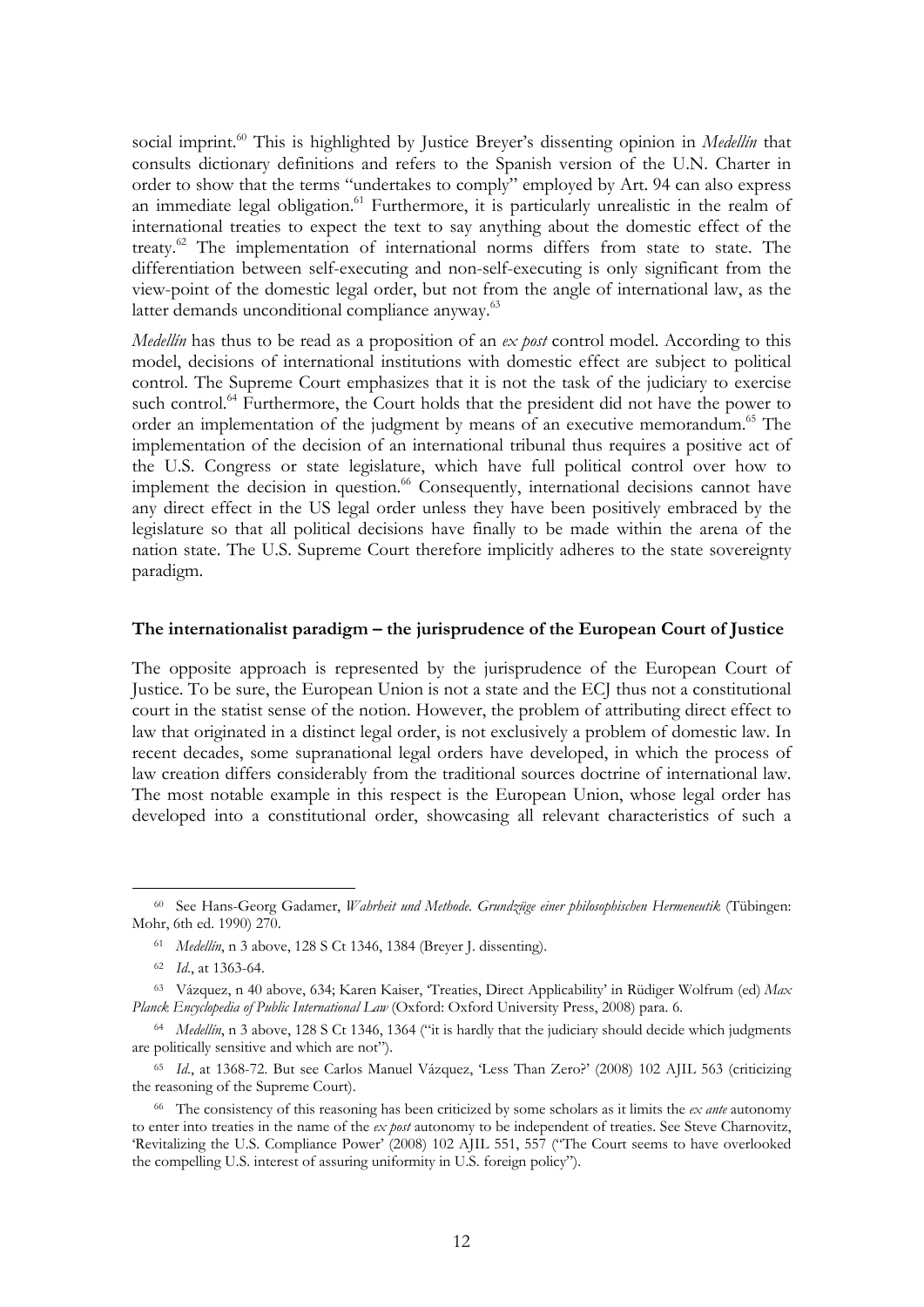system.<sup>67</sup> Its law-making process is closer to legislation within nation-states than to the diplomatic, consensus-oriented bargaining in the international arena so that the coordination with the international legal order poses similar problems as in domestic law.<sup>68</sup>

In several instances, the ECJ had to decide on the status of international law in the EU legal order. In its decisions the ECJ primarily adopts an internationalist standpoint. In the following, this shall be highlighted by focusing on three different strands of the ECJ jurisprudence. First, there is a considerable amount of judgments dealing with the importance of decisions of the European Court of Human Rights for the interpretation of human rights within the EU legal system. Second, the ECJ has, over a series of decisions, developed a standpoint on the direct effect of decisions of the WTO dispute settlement system within the EU order. Finally, the recent *Kadi* decision<sup>69</sup> of the ECJ had to answer the question, whether it is possible to review acts transforming resolutions of the UN Security Council with regard to principles forming part of the European constitutional order.

#### *Interpretation of human rights and the Strasbourg jurisprudence*

The relationship of the ECJ to human rights has not always been an easy one. In first years of the European integration, the ECJ did not refer to human rights at all. There seemed to be no need in this respect, as the founding treaties of the European Communities did not contain an explicit human rights catalogue. However, the Court quickly realized that it had to take into account the individual rights dimension of the cases brought before it, if it wanted to ensure the acceptance of its jurisprudence by the courts of the Member States.<sup>70</sup> It thus started to develop a human rights jurisprudence, which has been acknowledged by Art. 6 (3) of the EU Treaty<sup>71</sup>, which requires the EU institutions to respect fundamental rights as guaranteed by the ECHR and as they result from the common traditions of the Member States. However, as the European Union did, until very recently, not have a legally binding human rights catalogue,<sup>72</sup> the ECJ always had to 'import' human rights from other legal systems. In practice, the ECJ principally refers to the provisions of the European

 <sup>67</sup> Case 294/83 *Les Verts v. European Parliament* [1986] ECR 1357, para. 23, and Opinion 1/91, *EEA* [1991] ECR I-6099, para. 21. For a detailed discussion of this issue see Niels Petersen, 'Europäische Verfassung und europäische Legitimität – ein Beitrag zum kontraktualistischen Argument in der Verfassungstheorie' (2004) 64 Heidelberg JIL 429.

<sup>68</sup> Certainly, the strategic position of the ECJ differs, to a certain extent, from the one of domestic courts because the ECJ not only has to take international institutions into account, but also the courts of the member states. This makes it, e.g., less likely that the ECJ embraces the sovereignty paradigm. In theory, however, a sovereignist position would be possible. One might argue that the ECJ could not adopt such a position because it lacks a proper *demos*. However, the *demos* is not something organic, but, basically, a social construction. It is therefore not important that there actually is something like a European *demos*, but whether the ECJ constructs a European *demos* (e.g. on the basis of the European citizenship) as the basis of its legitimacy conception.

<sup>69</sup> See n 4 above.

<sup>70</sup> *Cf.* Case BvL 52/71, *Solange I* [1974] 37 Entscheidungen des Bundesverfassungsgerichts 271 (Federal Constitutional Court, 29 May 1974); *Frontini v. Ministero delle Finanze* [1974] 14 CMLR 372 (Corte costituzionale, 27 December 1973).

<sup>71</sup> Treaty on European Union, consolidated version: OJ C 83/13 (30 March 2010) [hereinafter: TEU].

<sup>&</sup>lt;sup>72</sup> Through the Treaty of Lisbon, the Charter of Fundamental Rights has become part of EU primary law, Art. 6 (1) TEU.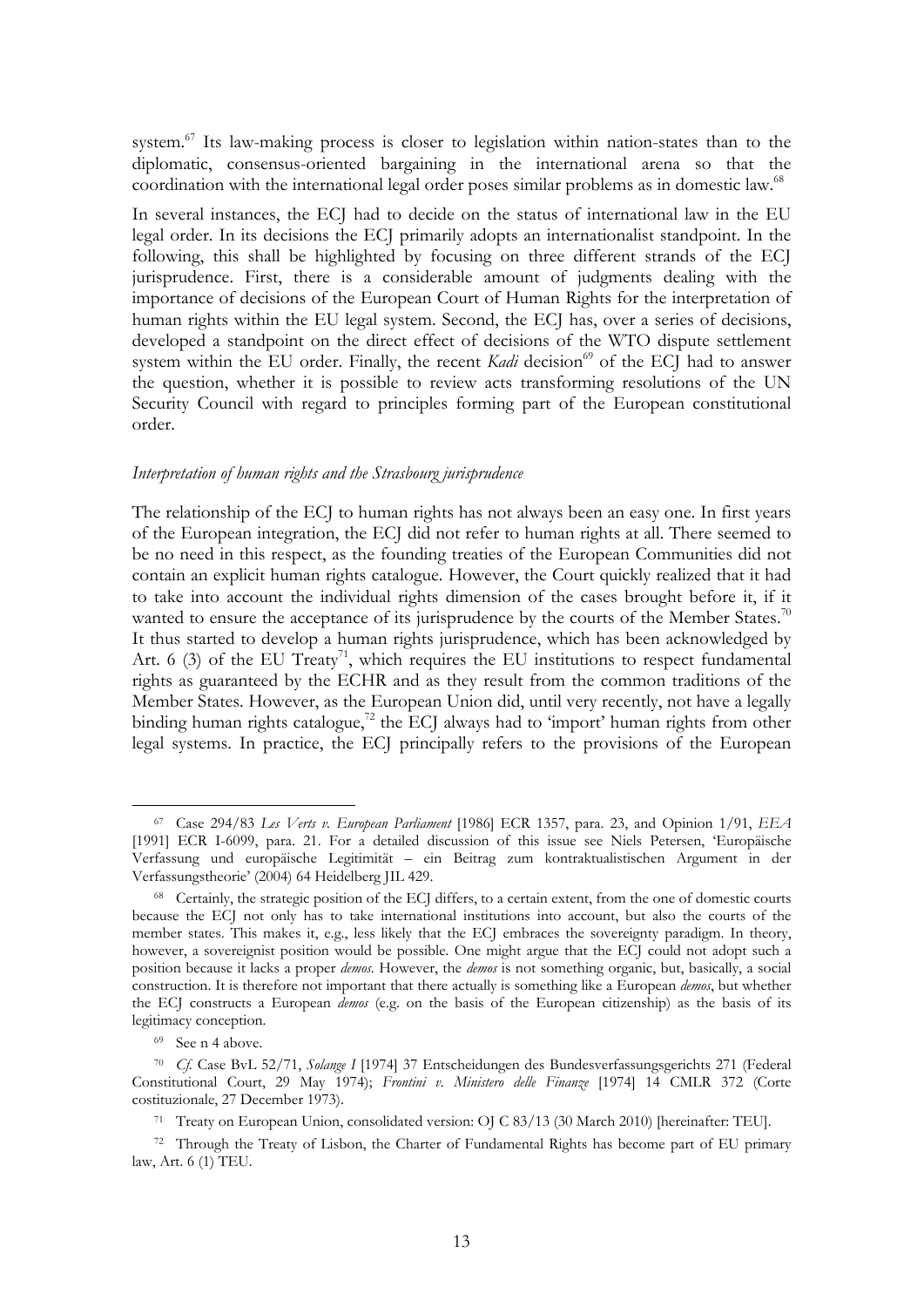Convention on Human Rights<sup>73</sup> as expressions of the common traditions of the EU Member States.

The institution mandated with the coherent interpretation of the Convention is the European Court of Human Rights, though, not the ECJ. Therefore, there has been much debate on whether the ECJ has to take the jurisprudence of the ECtHR into account when applying the rights of the Convention in the context of the EU.<sup>74</sup> Although the European Union is not formally bound by the Convention, there would be potential for serious conflict if the ECJ interpreted its guarantees in a different way than the ECtHR.

The ECJ has never expressly clarified its relationship to the ECtHR and whether it feels bound by the latter's jurisprudence.<sup>75</sup> However, it has implicitly recognized the Strasbourg jurisprudence as authoritative. When interpreting provisions of the ECHR, the Luxemburg Court frequently refers to and cites judgments of the ECtHR.76 In *Schmidberger*, e.g., the ECJ cites the ECtHR for the statement that the freedom of expression and the freedom of assembly are no absolute guarantees under the ECHR, but that they may be subject to restrictions.77 In *RTL Television*, the Court referred to the margin of appreciation doctrine of the ECtHR in order to justify a restriction of Art. 10 ECHR.<sup>78</sup>

There are no examples in which the ECJ openly opposed a decision from Strasbourg.<sup>79</sup> Even if Luxemburg did not follow Strasbourg, it was rather because it had probably overlooked that there is Strasbourg case law in this respect than because of disagreement.<sup>80</sup>

75 *Id*., at 109-10.

76 Sionaidh Douglas-Scott, 'A Tale of Two Courts: Luxembourg, Strasbourg, and the Growing European Rights Acquis' (2006) 43 CMLR 629, 644-52; Philip Alston & Joseph H.H. Weiler, 'An 'Ever Closer Union' in Need of a Human Rights Policy' (1998) 9 EJIL 658, 686; Matthias Ruffert, 'Die künftige Rolle des EuGH im europäischen Grundrechtsschutzsystem' (2004) 31 *Europäische Grundrechte Zeitschrift* 466, 471. For an, albeit not comprehensive, overview of cases, in which the ECJ has cited the ECtHR see Douglas-Scott, *id*., at 644-45 (n 68).

- 77 Case C-112/00 *Schmidberger v. Austria* [2003] ECR I-5659, para. 79.
- 78 Case C-245/01 *RTL Television GmbH* [2003] ECR I-12489, para. 73.

79 There are certain instances of potentially conflicting jurisprudence, though. This concerns, in particular, the issue of the right to non-self-incrimination. See, on the one hand, Case 374/87 *Orkem v. Commission* [1989] ECR 3289 and, on the other hand, *Funke v. France* Series A No. 256-A [1993] 16 EHRR 297. However, the two cases do not refer to exactly the same situation, as the latter case also involved criminal proceedings. Therefore, it is doubtful that there is an actual conflict: see Vasilios Skouris, 'Introducing a binding Bill of Rights for the European Union' in Alexander Blankenagel, Ingolf Pernice & Helmuth Schulze-Fielitz (eds) *Verfassung im Diskurs der Welt* (Tübingen: Mohr Siebeck, 2004) 261, 270-71. Some people also see a conflict in the question whether parties should have a right to respond to the opinion of the Advocate General, which was declined by the ECJ, see Case C-17/98 *Emesa Sugar* [2000] ECR I-667. The ECtHR later saw a violation of Art. 6 (1) ECHR in not giving a right to response in French administrative proceedings, after which the ECJ system is modeled: see *Kress v. France* [2001] EHRR 2001-VI. However, the main reason why the Court found the violation was that the French government commissioner participated in the deliberations of the *Conseil d'Etat*, which is not the case for the European Advocate General.

80 See Dean Spielmann, 'Human Rights Case Law in the Strasbourg and Luxembourg Courts: Conflicts, Inconsistencies, and Complementarities' in Philip Alston (ed) *The EU and Human Rights* (Oxford: Oxford University Press, 1999) 757, 770 (referring to two cases, in which the ECJ did not respect the precedents of

 <sup>73</sup> Convention for the Protection of Human Rights and Fundamental Freedoms (4 November 1950), 213 UNTS 222.

<sup>74</sup> See, e.g., Marco Bronckers, 'The Relationship of the EC Courts with other International Tribunals: Non-Committal, Respectful or Submissive?' (2007) 44 CMLR 601; Guy Harpaz, 'The European Court of Justice and Its Relations with the European Court of Human Rights: The Quest for Enhanced Reliance, Coherence and Legitimacy' (2009) 46 CMLR 105, 115-41.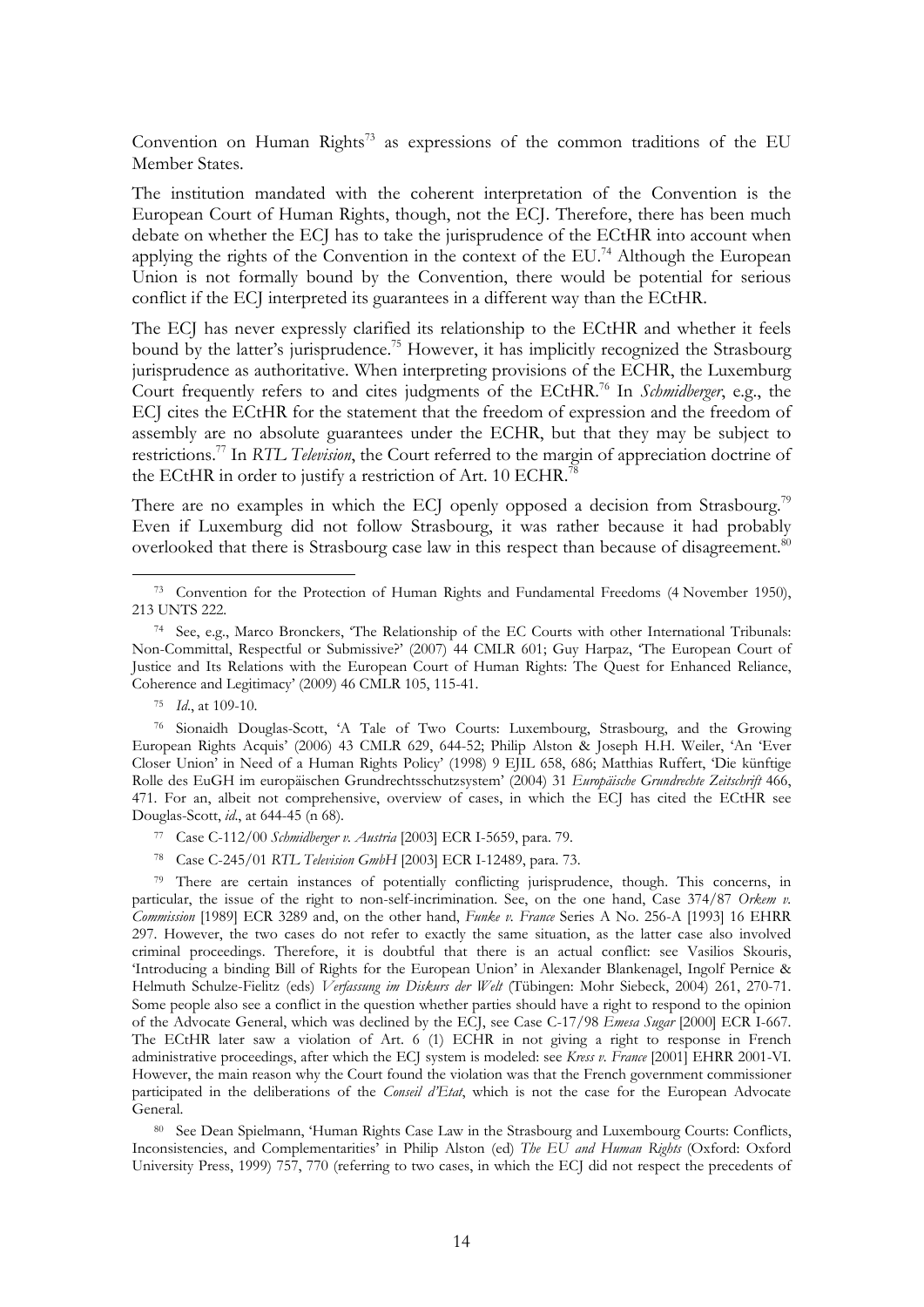The ECJ has even changed its own jurisprudence in several occasions if the ECtHR took a different position on issues that had already been decided by the ECJ.81 In *Hoechst*, e.g., the ECJ found that there was no case law of the ECtHR on the inviolability of business premises and held that the right to privacy established by Art. 8 ECHR did not apply to businesses.<sup>82</sup> When the ECtHR extended the protection of Art. 8 ECHR to businesses in a later judgment,<sup>83</sup> the ECJ changed its jurisprudence in *Roquette Frères* and acknowledged that business premises could also be protected under Art. 8 ECHR.<sup>84</sup>

This strategy of the ECJ vis-à-vis the jurisprudence of the ECtHR fits into the patterns of the internationalist paradigm. By frequently citing the ECtHR and adopting its standards, the ECJ basically accepts Strasbourg's human rights jurisprudence. As the ECJ does not explicitly discuss the status of the ECtHR jurisprudence in EU law, it is possible to come up with different explanations for this observation. One might be inclined to argue that the reasons are of purely strategic nature assuming that Luxemburg wants to avoid any conflict with Strasbourg. However, the ECJ does not shy away from conflicts with other judicial organs, such as the WTO Appellate Body, $85$  so that there has to be at least an additional explanation for the conduct of the ECJ. One way of interpreting this conduct is that the Court implicitly regards the judgments of the ECtHR as legitimate. The standard of assessment would be a substantive one – human rights, or, more precisely, the particular human rights understanding of the ECJ. This would also explain why the ECJ has not yet taken a clear stance on this issue and expressly accepted the unconditional supremacy of the ECtHR. As there is no guarantee that the substance of the ECtHR jurisprudence may not vary, it formally reserves itself the right to deviate if circumstances should change and major disagreements arise.

#### *WTO dispute settlement and the lacking constitutional order*

The direct effect of World Trade law in the EU legal order has been subject to much debate in legal scholarship. Many authors have seen parallels to the integration process within the European Communities and thus claimed that the ECJ should give direct effect to World Trade law in the same way as it requires the EU member states to give direct effect to legal norms of the EU order.<sup>86</sup> The ECJ has, however, been reluctant in this respect. Even before the establishment of the WTO, it held that provisions of the General

- 82 Joined Cases 46/87 and 227/88, *Hoechst AG v. Commission* [1989] ECR 2859.
- 83 *Niemitz v. Germany* Series A No. 251-B [1992] 16 EHRR 97.
- 84 Case C-94/00, *Roquette Frères SA v. Commission* [2002] ECR I-9011, para. 29.
- 85 On this issue, see below 000.

the ECtHR, but "took for granted that there is no case-law of the European Court of Human Rights on the subject").

<sup>81</sup> Douglas-Scott, n 76 above, 649; Robin C.A. White, 'The Strasbourg Perspective and its Effect on the Court of Justice: Is Mutual Respect Enough?' in Anthony Arnull, Piet Eeckhout & Takis Tridimas (eds) *Continuity and Change in EU Law. Essays in Honour of Sir Francis Jacobs* (Oxford: Oxford University Press, 2008) 139, 142.

<sup>86</sup> See Ernst-Ulrich Petersmann, 'Application of GATT by the Court of Justice of the European Communities' (1983) 20 CMLR 397; Stefan Griller, 'Judicial Enforceability of WTO Law in the European Union' (2000) 3 JIEL 441, 450-54. See also Piet Eeckhout, 'The Domestic Legal Status of the WTO Agreement: Interconnecting Legal Systems' (1997) 34 CMLR 11, 53 (emphasizing that WTO obligations should have a direct effect in the community legal order of the violation of WTO law is established by the DSB).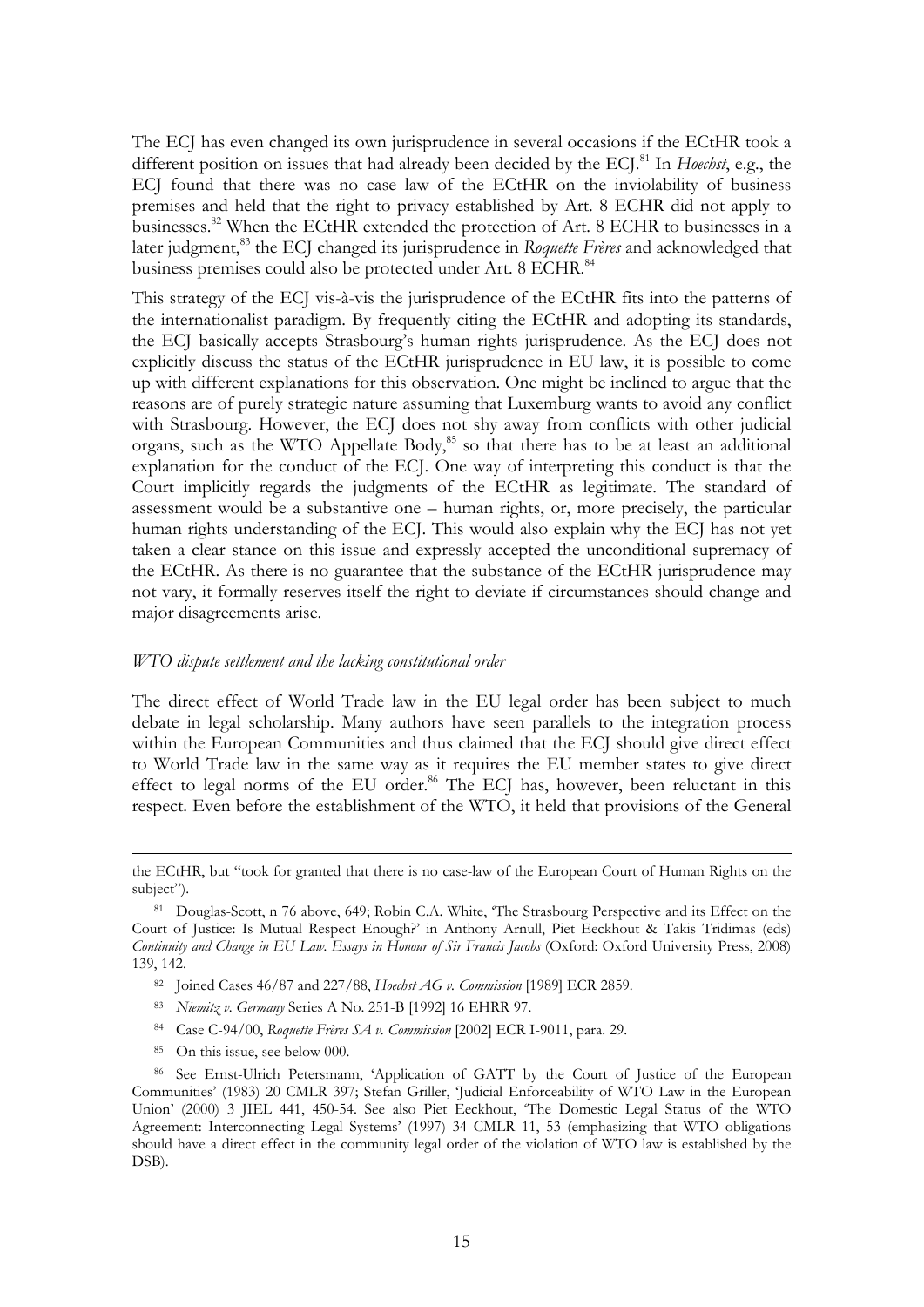Agreement on Tariffs and Trade<sup>87</sup> do not have direct effect in the community legal order.<sup>88</sup> It affirmed this line of jurisprudence also for the context of the  $WTO<sub>59</sub>$  and extended this rationale to decisions of the WTO dispute settlement system.

In *Biret International*,<sup>90</sup> the ECJ had to decide whether a French company could claim compensation for damages from the Community for violating the SPS Agreement<sup>91</sup>. In 1988 and 1996, the Council adopted directives  $88/146/EEC^{92}$  and  $96/22/EC^{93}$  prohibiting the importation of meat of animals treated with certain hormones. In January 1998, the Appellate body of the WTO found that these directives were in breach of the SPS Agreement.<sup>94</sup> The plaintiff, Biret International, thus claimed that the European Community was liable under the EC treaty because it had violated WTO law. However, the ECJ left open, whether the Appellate body decision has a direct effect in the Community legal order. As the Community had a certain time frame in which to implement the Appellate body decision, the ECJ held that a claim for damages could not arise before the expiration of this period.<sup>95</sup> Damages for the time after the expiration of the implementation period had not been asserted by the plaintiff.<sup>96</sup>

In the *Van Parys* judgment, the ECJ went one step further and held that decisions of the WTO dispute settlement system did not have a direct effect in the EU legal order.<sup>97</sup> The case refers to the banana import system established by the EC, which differentiates between bananas imported from ACP States and those imported from non-ACP third states. In 1997, the WTO Appellate Body found that this system was incompatible with certain provisions of the GATT. $^{98}$  In 1998 and 1999, the plaintiff applied for import licences for bananas from Ecuador. The Belgian authorities, due to respective EC regulations, only granted a certain quota of the applied quantities. Van Parys took legal actions against these decisions, and claimed that they should not be based on the EC regulations, as the latter were incompatible with WTO law.

In its decision, the ECJ refers to its established jurisprudence that World Trade law has no direct effect in the EU legal order, and that DSB decisions could therefore not have such an effect either.<sup>99</sup> The Court principally puts forward two arguments: first, it underlines that the WTO dispute settlement system is not a fully developed judicial system, but that it accords considerable importance to negotiation between the parties – even after a DSB

95 *Biret*, n 90 above, para. 65.

 <sup>87</sup> General Agreement on Tariffs and Trade, 55 UNTS 194 (30 Oct. 1947).

<sup>88</sup> Case 21-24/73, *International Fruit Company* [1972] ECR 1219.

<sup>89</sup> Case C-149/96, *Portugal v. Council* [1999] ECR I-8395.

<sup>90</sup> Case C-94/02 P, *Biret International v. Commission* [2003] ECR I-10497.

<sup>&</sup>lt;sup>91</sup> WTO Agreement on the Application of Sanitary and Phytosanitary Measures (15 April 1994), 1867 UNTS 493.

<sup>92</sup> O.J. 1988 L 70, p. 16.

<sup>93</sup> O.J. 1996 L 125, p. 3.

<sup>94</sup> *European Communities – Measures Concerning Meat and Meat Products*, WT/DS26/AB/R, WT/DS48/AB/R (Appellate Body Report, 16 January 1998).

<sup>96</sup> *Id*., para. 67.

<sup>97</sup> Case C-377/02, *Van Parys* [2005] ECR I-1465.

<sup>98</sup> *European Communities – Regime for the Importation, Sale and Distribution of Bananas*, WT/DS27/AB/R (Appellate Body Report, 9 September 1997).

<sup>99</sup> *Van Parys*, n 97, para. 41.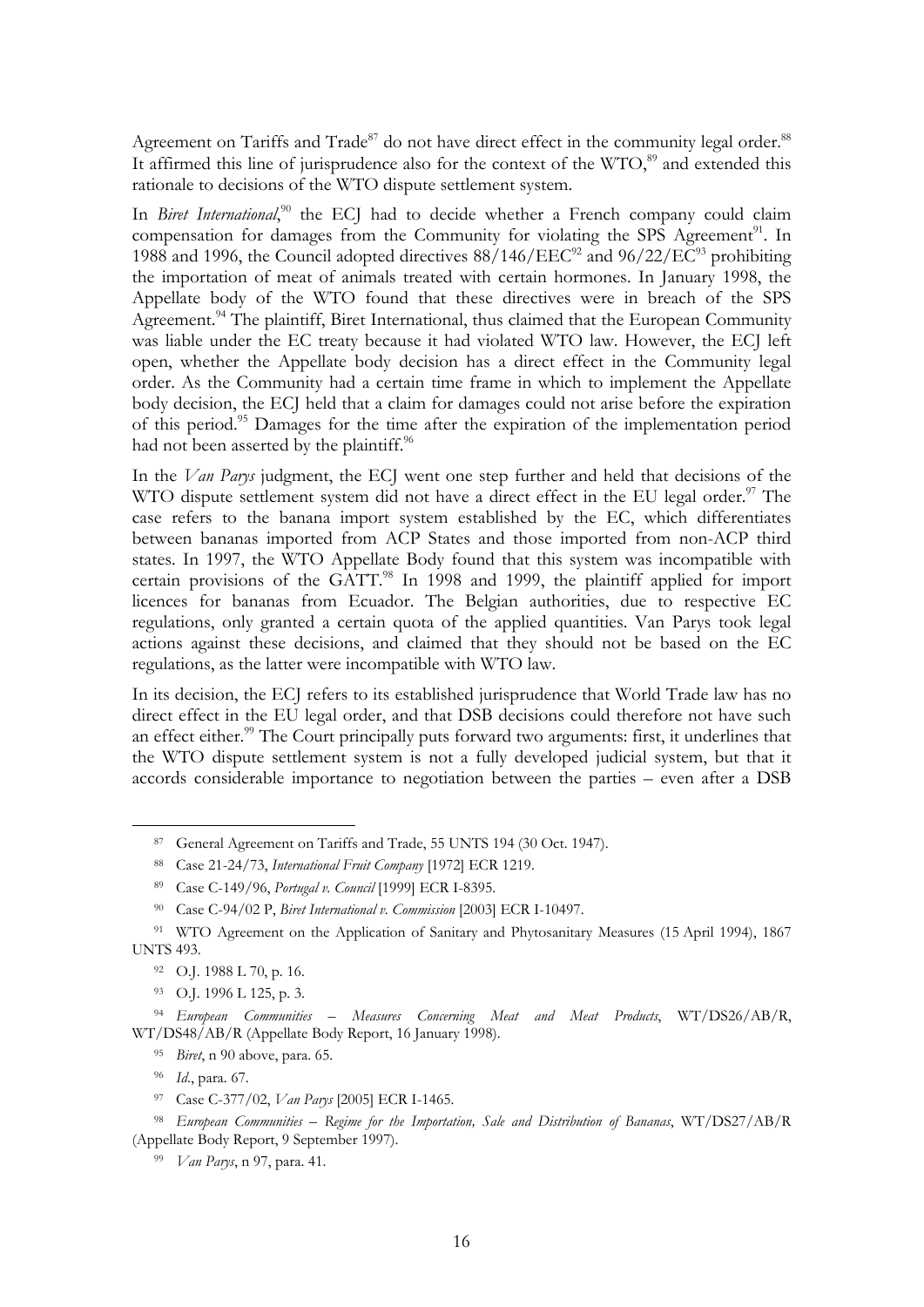decision has been issued.<sup>100</sup> If DSB decisions had direct effect, this would deprive the political organs of the EU of their room for negotiation afforded by the procedural provisions of the DSB.101 Second, the WTO system is built upon the principle of reciprocity. There are some member states of the WTO which deny World Trade law direct effect within their domestic legal order so that it would again deprive the political organs of the EU of considerable room for manoeuvre.<sup>102</sup>

In *IKEA*, the plaintiff relied on a decision of the WTO Appellate Body<sup>103</sup> in order to claim that regulation  $2398/97^{104}$  was invalid because it violated the Anti-Dumping Agreement<sup>105</sup> of the WTO.106 IKEA thus requested the competent British customs authority to reimburse the anti-dumping duties that it had paid under the contested regulation. The ECJ, however, rejected the request. It argued that WTO dispute settlement decisions had only prospective and no retroactive effect. Furthermore, the Community had made it clear by the regulations subsequent to regulation 2398/97 that it intended to exclude repayments. Because of a political will to the contrary, the ECJ could thus not grant repayments to IKEA despite the illegality of regulation 2398/97 under World Trade law.

In the *FLAMM* judgment, the plaintiffs claimed damages for losses incurred under trade sanctions.<sup>107</sup> These sanctions had been imposed by the United States because of noncompliance of the European Union with the Appellate Body decision in the banana litigation. In its decision, the ECJ repeated its argument that the direct effect of Appellate Body decisions would deprive the Community's executive and legislative organs of the necessary scope for manoeuvre.<sup>108</sup> This is even the case if the time for implementing the decision has expired.109 The Court further argues that there cannot be different considerations if the action is for compensation instead of annulment.<sup>110</sup> Therefore, it dismissed the claim of the plaintiffs.

Considered in isolation, the ECJ jurisprudence vis-à-vis the effect of WTO in the community legal order resembles the discussed judgments of the U.S. Supreme Court. As the latter, the ECJ relies on the will of the political institutions and thus denies any direct effect of decisions of the WTO dispute settlement system. However, there are significant differences. While the U.S. Supreme Court is reluctant to accept the direct effect of decisions of international institutions in general, the ECJ always stresses the particularity of

 <sup>100</sup> *Id*., para. 42.

<sup>101</sup> *Id*., para. 48.

<sup>102</sup> *Id*., para. 53.

<sup>103</sup> *European Communities – Anti-Dumping Duties on Imports of Cotton-Type Bed Linen from India*, WT/DS141/AB/R (Appellate Body Report, 1 March 2001).

<sup>104</sup> Council Regulation (EC) 2398/97 (28 November 1997).

<sup>105</sup> Agreement on Implementation of Article VI of the General Agreement on Tariffs and Trade 1994 (Anti-Dumping) (15 April 1994), 1868 UNTS 201.

<sup>106</sup> Case C-351/04, *IKEA Wholesale Ltd*. [2007] ECR I-7723.

<sup>107</sup> Joined Cases C-120/06 P and C-121/06 P, *FIAMM and Fedon* [2008] ECR I-6513.

<sup>108</sup> *Id*., para. 119.

<sup>109</sup> *Id*., para. 127.

<sup>110</sup> *Id*., para. 124.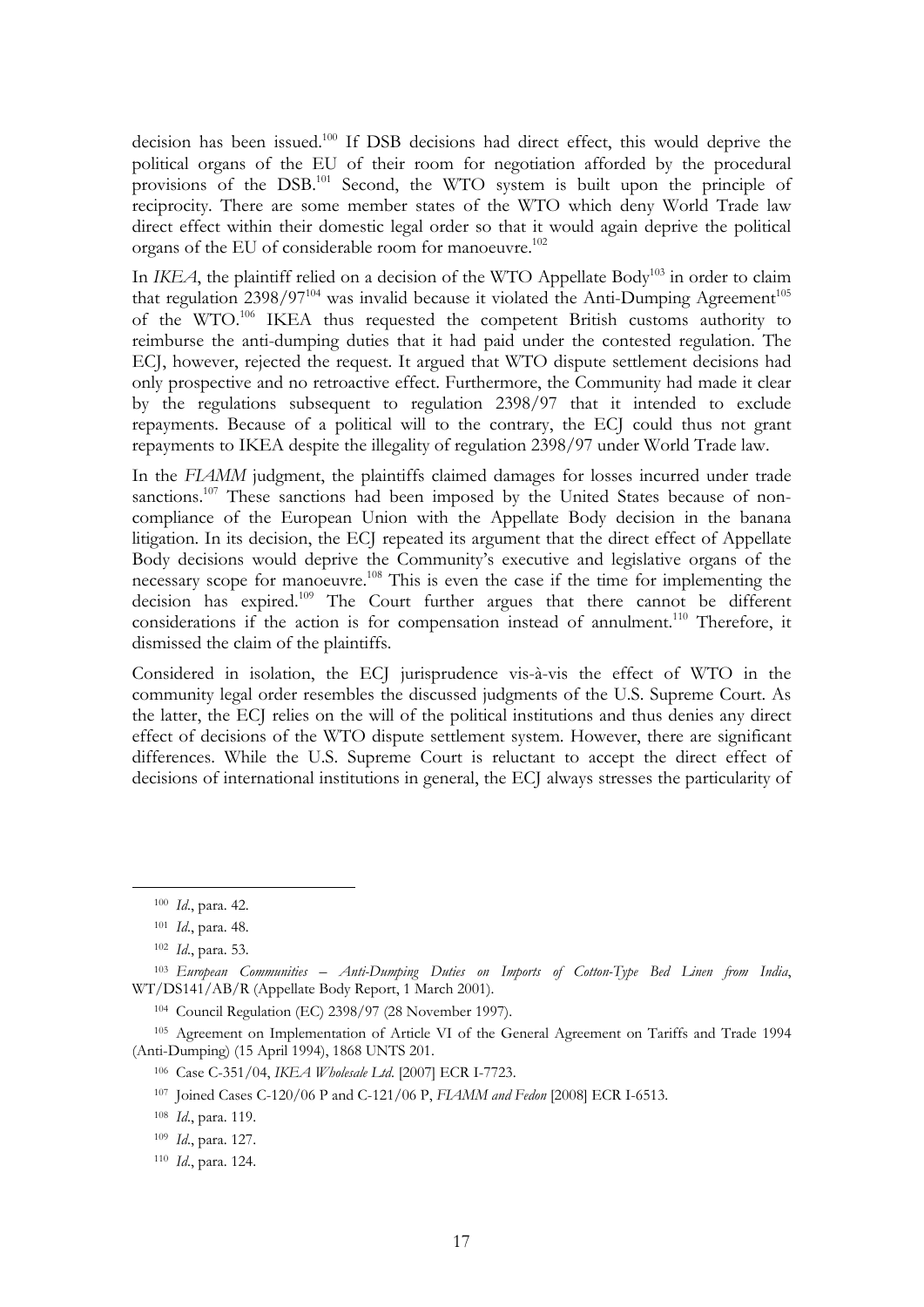the WTO dispute settlement.<sup>111</sup> These concern especially the political nature of the world trade system and the resulting importance of the principle of reciprocity.

The Court thus seems to fear that the European Union would be at a disadvantage compared to the United States if decisions of the WTO Appellate Body had direct effect in EU law. This would make trade law more effective within the European legal order and thus deprive the Commission of a bargaining chip in its negotiations with the US and other members of the WTO. Unlike the US Supreme Court in *Medellín*, which explicitly mentions legitimacy concerns, the jurisprudence of ECJ is clearly driven by strategic considerations. Even if there might be legitimacy concerns,<sup>112</sup> these are not explicitly mentioned by the ECJ. The WTO jurisprudence of the ECJ is thus an illustration that legitimacy is not the only concern of courts dealing with decisions of international institutions. In some cases, legitimacy considerations may rather be overridden by strategic concerns.

#### *The U.N. Security Council and the Kadi decision*

In a recent decision, *Kadi v. Council and Commission*, the ECJ had to decide about the effect of resolutions of the UN Security Council in the EU legal order. The constellation in *Kadi* is slightly different than the ones discussed before. While the ECJ usually has to decide whether decisions of an international authority have an immediate effect in domestic law without any further implementation by the legislature, the ECJ had to decide whether a positive act of the European legislature was immune against constitutional review because it had been determined by a decision of an international institution. The European Union had issued a Council regulation in order to implement a resolution of the U.N. Security Council within the European Union. However, in order to decide whether EU law that is predetermined by international obligations can be subject to judicial review, the ECJ still had to determine the effect of international law within the Community legal order. Namely, it had to judge whether the Security Council decision was superior to EU primary law.

The starting point of the case was a resolution of the U.N. Security Council directed against terrorism and specifically against Al-Qaida. After the attack on the U.S. embassies in Nairobi and Dar es Salaam in 1998, the Security Council issued Resolution 1267 requesting all states to freeze all funds and other financial resources directly belonging or otherwise related to the Taliban.113 The resolution also established a Sanctions Committee in order to manage these sanctions. One year later, Resolution 1333 authorized the Sanctions Committee to maintain an updated list of individuals and organizations designated as associated with the Taliban.<sup>114</sup> In order to implement these resolutions into

 <sup>111</sup> See Robert Uerpmann-Wittzack, 'The Constitutional Role of Multilateral Treaty Systems' in *European Constitutional Law*, n 9 above, 145, 158 (emphasizing that the ECJ uses procedural arguments for rejecting direct applicability of WTO law).

<sup>112</sup> Such concerns are voiced, e.g., by Robert Howse & Kalypso Nicolaïdis, 'Legitimacy and Global Governance: Why Constitutionalizing the WTO Is a Step Too Far', in Roger B. Porter *et al.* (eds) *Efficiency, Equity, and Legitimacy. The Multilateral Trading System at the Millennium* (Washingon DC: Brookings Institution Press, 2001) 227, 245; Armin von Bogdandy, 'Legal Equality, Legal Certainty and Subsidiarity in Transnational Economic Law – Decentralized Application of Art. 81.3 EC and WTO Law: Why and Why Not' in Armin von Bogdandy, Petros C. Mavroidis & Yves Mény (eds) *European Integration and International Coordination. Studies in Transnational Economic Law in Honour of Claus-Dieter Ehlermann* (The Hague: Kluwer, 2002) 13, 29.

<sup>113</sup> U.N. Doc. S/RES/1267 (15 October 1999).

<sup>114</sup> U.N. Doc. S/RES/1333 (19 December 2000).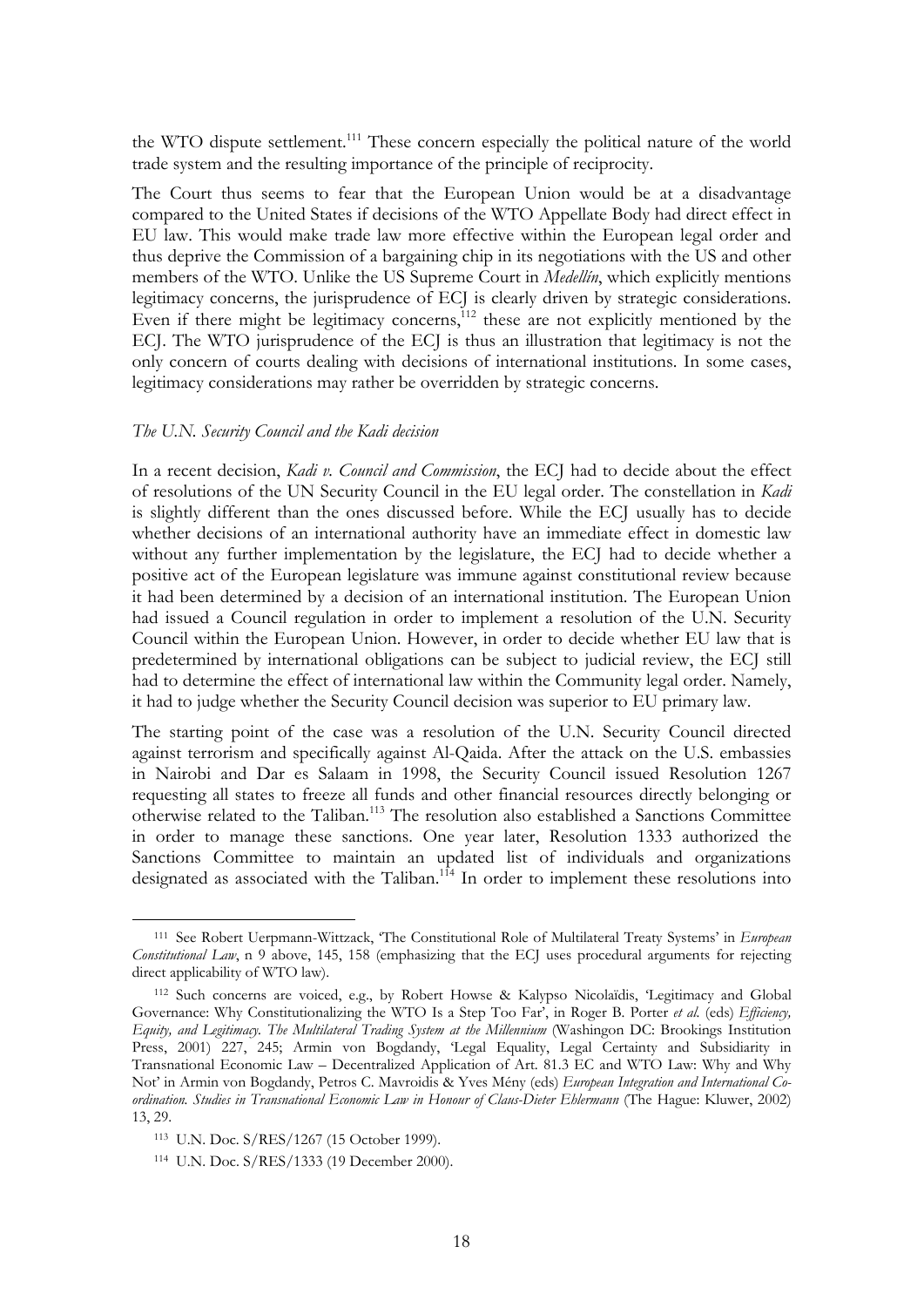EU law, the Council issued Regulation 881/2002, which ordered the freezing of the funds of all persons contained on the list of the U.N. Sanctions Committee.115 The listed individuals did not have an opportunity for an independent review of their status.

The applicants, who were contained in the mentioned list, brought an action of annulment of the EC regulation to the European Court of First Instance (CFI). They argued, in particular, that the regulation violated their fundamental rights. The CFI, however, dismissed the actions.<sup>116</sup> It held that United Nations law had supremacy over EU law and that Security Council resolutions could thus not be reviewed under European constitutional law. The only legal standard for the control of Security Council resolutions was international *ius cogens*. The Court found, however, that the measures enacted by the Security Council resolution did not violate *ius cogens*.

In the appeal procedure, the ECJ rejects this argumentation. It holds that even those legislative acts of the European Union that are predetermined by international law have to be subject to review under the constitutional principles of the EU. The Court establishes that the values enshrined in Art. 6 (1) of the pre-Lisbon version of the Treaty on European Union $117$  – liberty, democracy and the respect for human rights and fundamental freedoms  $-$  are the foundation of the European Union, from which no derogation is possible.<sup>118</sup> United Nations law can thus only have primacy over secondary Community law, but that primacy cannot extend to the constitutional provisions, in particular the fundamental rights guaranteed by the Union.<sup>119</sup>

The ECJ continues to examine whether the listing procedure of the U.N. Sanctions Committee had violated fundamental rights, in particular the right to defense, the right to an effective judicial review and the right to property. The rights to defense and judicial review contain, in particular, a right to be informed about the reasons for the imposition of the measure in question.120 As the applicants had not been informed about the reasons for their inclusion in the list of the U.N. Sanctions Committee, these guarantees were violated.121 With regard to the right to property, the Court holds that the freezing of funds and other economic resources could not be regarded as inappropriate *per se* in order to fight against persons connected to terrorism.<sup>122</sup> However, the confiscation of property has to include certain procedural guarantees. As the contested regulation did not furnish any guarantee enabling the applicants to put their case to the competent authorities, the ECJ considered the right to property to be violated.<sup>123</sup>

In the *Kadi* decision, the ECJ does not review an individual decision to impose a sanction against a specific individual, but the whole sanctioning system established by the Security Council as such. In evaluating this system, the Court adopts an internationalist

 <sup>115</sup> Council Regulation (EC) 881/2002 (27 May 2002).

<sup>116</sup> Case T-315/01, *Yassin Abdullah Kadi v. Council and Commission*, [2005] ECR II-3649 and Case T-306/01, *Ahmed Ali Yusuf and Al Barakaat International Foundation v. Council and Commission*, [2005] ECR II-3533.

<sup>&</sup>lt;sup>117</sup> Treaty on European Union, consolidated version: OJ C 321E (29 Dec. 2006).

<sup>118</sup> *Kadi*, n 4 above, para. 303.

<sup>119</sup> *Id*., paras. 307-8.

<sup>120</sup> *Id*., para. 336.

<sup>121</sup> *Id*., para. 353.

<sup>122</sup> *Id*., para. 363.

<sup>123</sup> *Id*., paras. 368-69.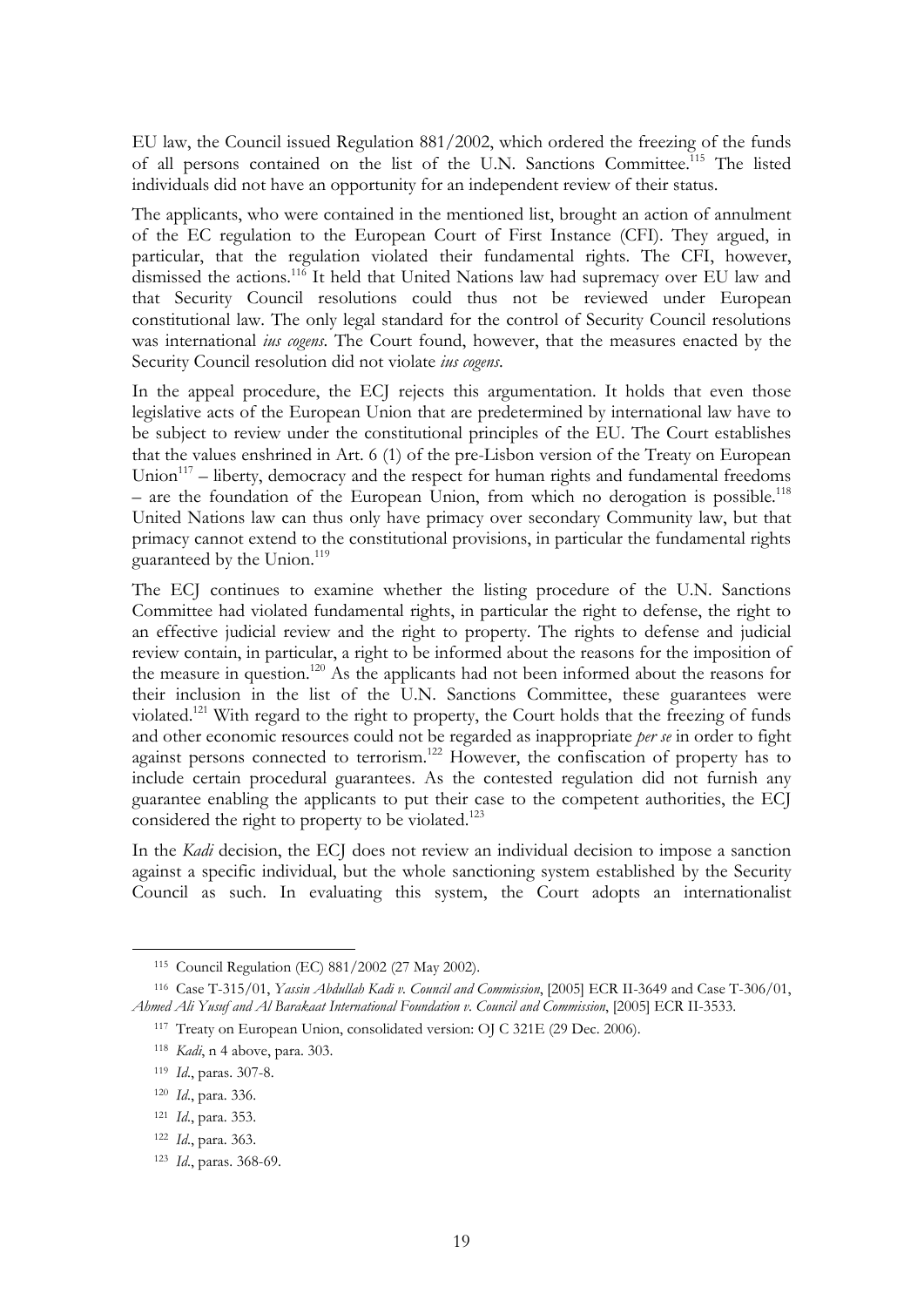perspective.124 Unlike the sovereignty and the cooperation paradigm, which derive the legitimacy of international decision-making to a certain extent from the participation of domestic authorities, internationalists focus on the procedural guarantees of the international decision-making process.125 And here the ECJ finds certain fundamental flaws. The EC regulation was annulled because the procedure before the sanctions committee did not respect certain procedural rights that are supposed to enhance the accountability and the quality of the committee's decisions. The persons who were listed by the UN Sanctions Committee were neither heard before the decision was taken nor given reasons for their treatment nor did they have an effective legal remedy.<sup>126</sup> Certainly the standards of evaluation are neither some abstract legitimacy considerations nor originating in international documents, but EU fundamental rights.127 However, as courts are judicial bodies, they have to express legitimacy considerations in legal terms in order not to undermine their own legitimacy.<sup>128</sup> At the same time, the procedural rights examined by the ECJ are not specific to the EU context, but are often also discussed in the framework of general legitimacy concepts.<sup>129</sup>

Finally, the Court does not exclude to reduce the extent of its own judicial review if an appropriate review mechanism were installed on the international level. In the proceedings, the Commission had argued that the ECJ must not exercise judicial review as long as the individuals concerned have an acceptable opportunity of independent review forming part of the United Nations system. The Court does not reject this argument in principle, but only on factual grounds, as adequate judicial protection is not guaranteed.<sup>130</sup> Immunity is not unjustified *per se*. Instead, the ECJ deemed it unjustified "for clearly that re-examination procedure does not offer the guarantees of judicial protection."131 The Court thus indicates

125 See above, pp 5-7.

126 *Kadi*, n 4 above, paras. 348-53. See *also* Kumm, n 16 above, at 289, who claims that the resolutions should not be implemented in the EU legal order because they violate the principle of procedural accuracy.

 <sup>124</sup> But see Takis Tridimas, 'Terrorism and the ECJ: Empowerment and democracy in the EC legal order' (2009) 34 ELR 103, 111, who qualifies the approach of the ECJ as "firmly a sovereignist one." The difference in the evaluation is probably due to the different use of the term "sovereignist", as Tridimas asserts that the ECJ had to take this step for legitimacy reasons (*id*., at 126). Furthermore, the evaluation of this contribution runs counter to some commentaries that lauded the decision of the Court of First Instance for its respect of international law and would thus be critical of the ECJ judgment. See, e.g., Andreas von Arnauld, 'UN-Sanktionen und gemeinschaftsrechtlicher Grundrechtsschutz' (2006) 44 *Archiv des Völkerrechts* 201; Christian Tomuschat, 'Case Comment' (2006) 43 CMLR 537. However, the standards of evaluation are different, as this contribution does not focus on legality, but rather on legitimacy. For a critique of the constitutionalist starting point of these case comments see Jean d'Aspremont & Frédéric Dopagne, 'Two Constitutionalisms in Europe: Pursuing an Articulation of the European and International Legal Orders' (2009) 69 Heidelberg JIL 939.

<sup>127</sup> This has been critiqued by several authors, see Luis M. Hinojosa Martínez, 'Bad Law for Good Reasons: The Contradictions of the *Kadi* Judgment' (2008) 5 IOLR 339, 344; Gráinne de Búrca, *The European Court of Justice and the International Legal Order after Kadi*, Jean Monnet Working Paper 01/09, 47; Paul James Cardwell, Duncan French and Nigel White, 'European Court of Justice, Yassin Abdullah Kadi and Al Barakaat International Foundation v. Council and Commission (Joined Cases C-402/05 P and C-415/05 P) Judgment of 3 September 2008' (2009) 58 ICQL 229, 237.

<sup>128</sup> See Alec Stone Sweet, *Governing with Judges* (2000) 200; Martin Shapiro & Alec Stone Sweet, *On Law, Politics, and Judicialization* (2002) 165.

<sup>129</sup> See above, n 35. In favor of the approach of the ECJ, therefore, Nikolaos Lavranos, 'The Impact of the Kadi Judgment on the International Obligations of the EC Member States and the EC' (2009) 28 YEL 616, 624.

<sup>130</sup> *Kadi*, n 4 above, paras. 319-22.

<sup>131</sup> *Id*., para. 322.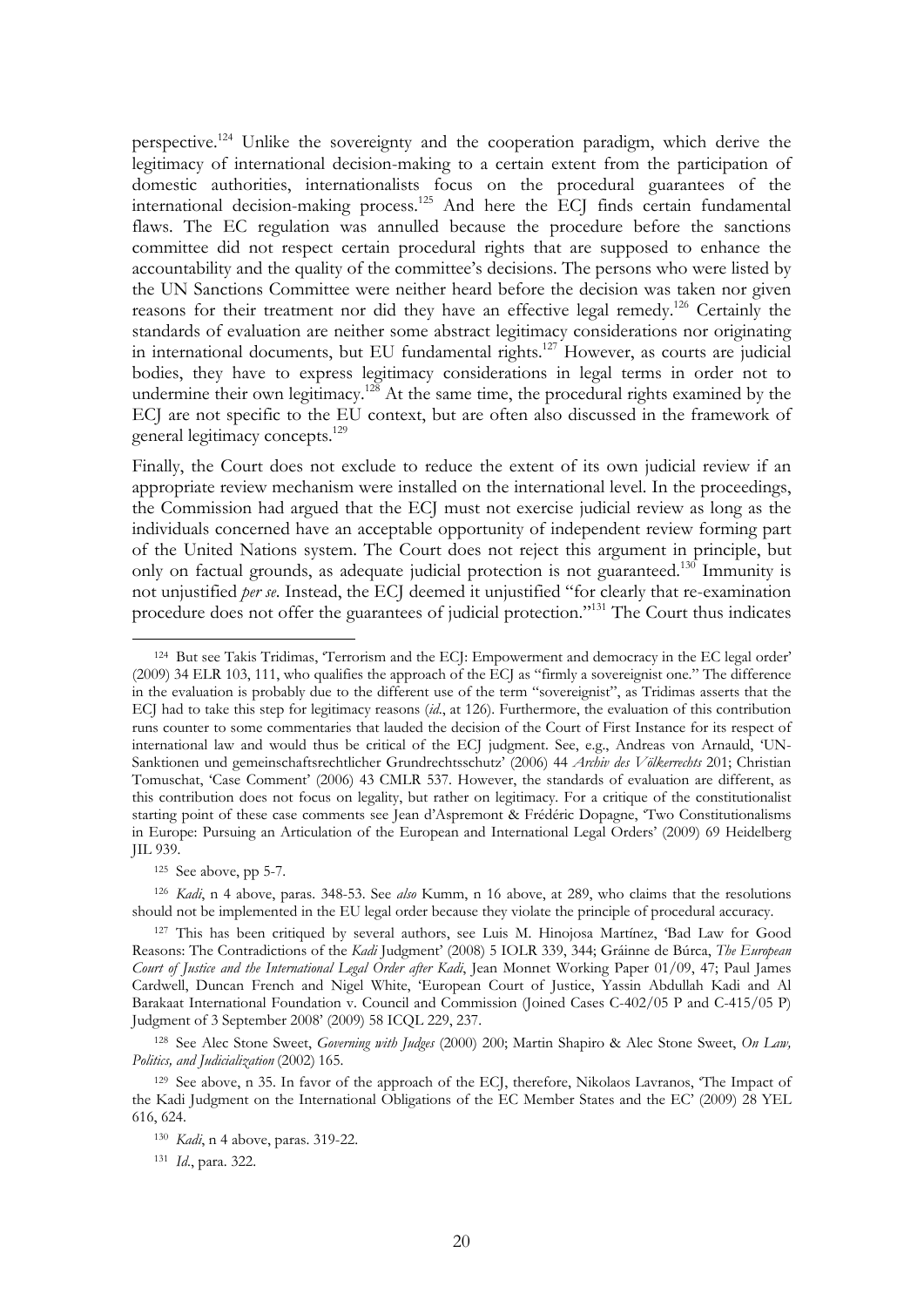that it would not interfere with the substantial considerations of concrete decisions of the UN Sanctions Committee if a legitimate procedure were put in place.<sup>132</sup> This shows that the court does not want to retain the complete substantive control of the decisions of the Committee, as would be characteristic for the cooperation paradigm. Instead, it only wants to ensure the general legitimacy of the decision-making procedure.

# *Evaluation*

The case law of the ECJ on the effect of decisions of international authority within the EU legal system is not entirely homogenous. While the Court basically accepts the jurisprudence of the ECtHR when interpreting the guarantees of the European Convention of Human Rights, it does not concede direct effect to decisions of the WTO dispute settlement body as well as to resolutions of the UN Security Council. Contrary to the jurisprudence of the U.S. Supreme Court, this is, however, not a rejection of a direct effect of international 'secondary' law *per se*. The Court attributes the reason for not granting direct effect to the character of the specific régime. In *Kadi*, the Court is clearly driven by legitimacy concerns when it makes the resolution of the Security Council subject to judicial review under EU primary law. The WTO decisions are, in principle, motivated by political considerations. Here, legitimacy considerations are pushed aside because of strategic concerns, as the ECJ fears that the European institutions might have a disadvantage vis-à-vis other WTO members if decisions of the Appellate Body were granted direct effect.

With the exception of the WTO jurisprudence, the Court thus adopts an internationalist perspective. It neither accepts unconditional direct effect of international decisions, nor does it reject direct effect *per se*. The legitimacy standards applied by the court take into account the concrete design of the respective institution and focus on its output. In its human rights jurisprudence, the court follows the decisions of the ECtHR because the history of the jurisprudence suggests that the judgments are, in principle, acceptable in their substance; in *Kadi*, the court intervened because the listing procedure did not respect certain procedural guarantees necessary to ensure legitimate decisions.

# **The cooperation paradigm – the jurisprudence of the German Bundesverfassungsgericht**

The jurisprudence of the German *Bundesverfassungsgericht* can be situated somewhere in between the two strategies highlighted so far. When analyzing the decisions of the Federal Constitutional Court, two strands have to be distinguished. On the one hand, there is the jurisprudence on the relationship to the European Union and the European Court of Justice, which is characterized by the special nature and the high degree of integration of the EU legal order. In this respect, the Constitutional Court basically accepts the supremacy of secondary community law and generally recognizes that the European Court of Justice has the exclusive right to review the legality of all acts of EU institutions. On the

 <sup>132</sup> Accord E. Cannizzaro, 'Security Council Resolutions and EC Fundamental Rights: Some Remarks on the ECJ Decision in the *Kadi* Case' (2009) 28 YEL 593, 596-97 (qualifying the passage as "*Solange* argument, forged in ECJ style"); Mehrdad Payandeh & Heiko Sauer, 'European Union: UN sanctions and EU fundamental rights' (2009) 7 I.CON 306, 314. But see also the contrary evaluation of the same passage of Daniel Halberstam and Eric Stein, 'The United Nations, the European Union, and the King of Sweden: Economic Sanctions and Individual Rights in a Plural World Order' (2009) 46 CMLR 13, 60.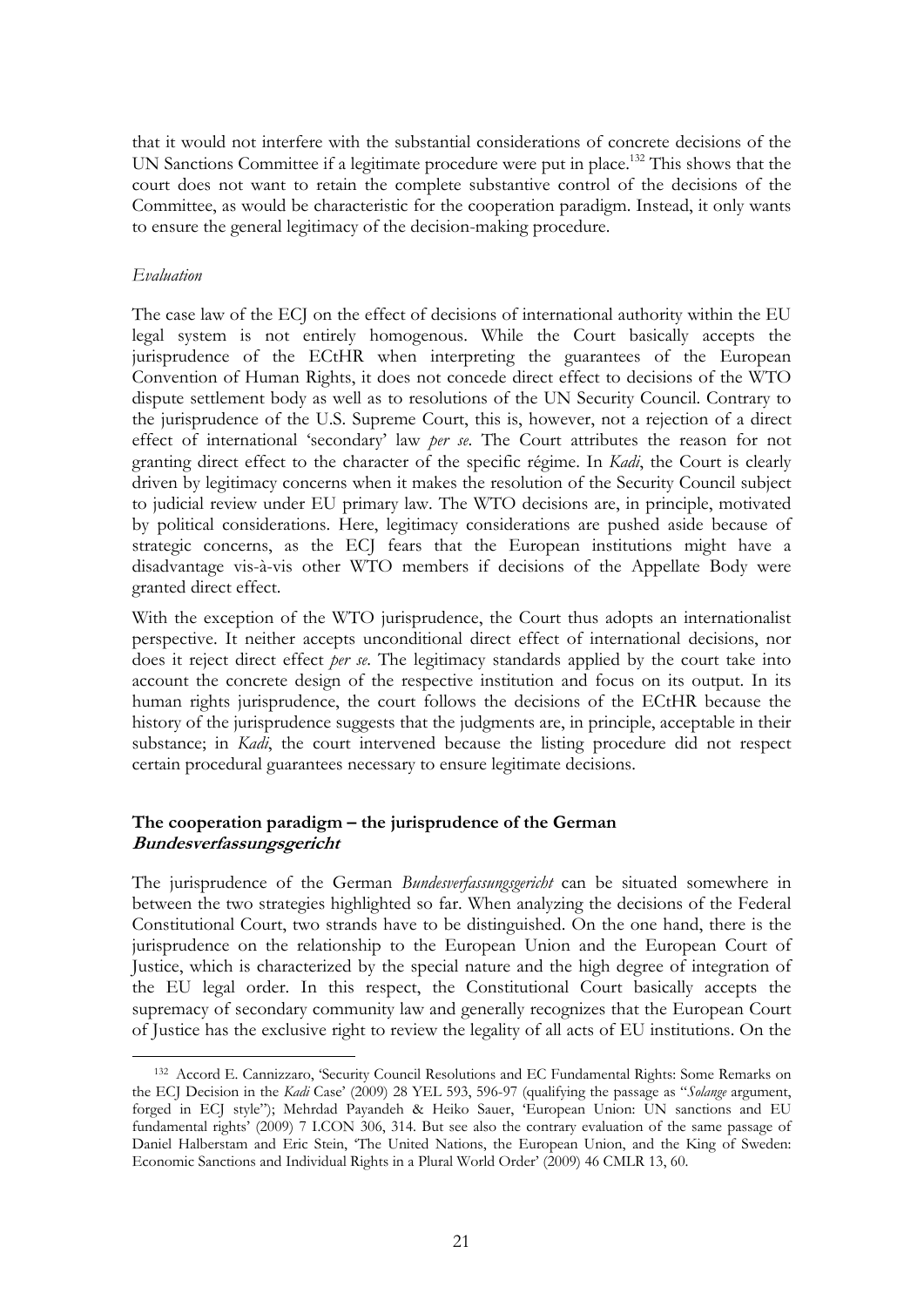other hand, there is a different strand of judgments concerning the direct effect of decisions of other international courts and tribunals. Two recent judgments concerning decisions of the European Court of Human Rights and the International Court of Justice show that the *Bundesverfassungsgericht* is much more reluctant in this respect.

#### *The jurisprudence in the context of the European Union*

The relationship between the European Court of Justice and the German Federal Constitutional Court has not been free of tension. While the ECJ has always claimed that all community law should have direct effect in national legal orders,<sup> $133$ </sup> the Federal Constitutional Court has never accepted the unconditional supremacy of EU law. However, after reserving itself the right to full constitutional review of acts of community organs in the beginning,134 the German Court has developed an equal protection doctrine, according to which it only guards the legitimacy of the system as a whole, but does not control for the constitutionality of each individual act.

This conditional supremacy of community law has two dimensions. In principle, the *Bundesverfassungsgericht* accepts that political decisions of the EU institutions, in particular EU secondary legislation, are superior to domestic law. In its *Maastricht* decision, the Court pointed out that delegating ultimate decision-making authority to the European Union did not infringe upon the democracy principle contained in the German constitution.<sup>135</sup> In its reasoning the Court followed the cooperation paradigm. It did not examine whether the institutional design of the European Union was legitimate *per se*. It rather derived the legitimacy via a formal chain of legitimization retraceable to the German 'people'.<sup>136</sup> The EU was considered legitimate because the German citizens could indirectly influence the EU decision-making process through two channels. On the one hand, they were able to elect a significant number of the members of the European Parliament, and, on the other hand, they could elect the German Government, which takes part in the decision-making process in the Council.137

This jurisprudence has been confirmed in the recent *Lisbon* judgment of the Constitutional Court.<sup>138</sup> In this decision, the Court had to decide whether ratifying the Treaty of Lisbon<sup>139</sup> amending the founding treaties of the European Union and the European Community was constitutional with regard to the German *Grundgesetz*. It held that it was basically possible to transfer sovereign power to the EU even if the supranational institutions have the

 <sup>133</sup> Case 26/62, *Van Gend & Loos* [1963] ECR 1.

<sup>134</sup> *Solange I*, n 70 above.

<sup>135</sup> Cases 2 BvR 2134/92 and 2159/92, *Maastricht Treaty*, 89 Entscheidungen des Bundesverfassungsgerichts 155 (Federal Constitutional Court, 12 October 1994).

<sup>136</sup> *Id*., 183-86.

<sup>&</sup>lt;sup>137</sup> For a critique of this reasoning, which focuses on the retraceability of decisions to the German citizenry and not on the soundness of the decision-making process as such, see Brun-Otto Bryde, 'Die bundesrepublikanische Volksdemokratie als Irrweg der Demokratietheorie' (1994) 5 *Staatswissenschaften & Staatspraxis* 305; Joseph H.H. Weiler, 'Does Europe Need a Constitution? Demos, Telos and the German Maastricht Decision' (1995) 1 ELJ 219.

<sup>138</sup> Case 2 BvE 2/08, *Lisbon Treaty* [2009] 123 Entscheidungen des Bundesverfassungsgerichts 267 (Federal Constitutional Court, 30 June 2009). English translation at http://www.bundesverfassungsgericht.de.

<sup>&</sup>lt;sup>139</sup> Treaty of Lisbon amending the Treaty on European Union and the Treaty establishing the European Community, O.J. 2007/C 306/01 (13 December 2007).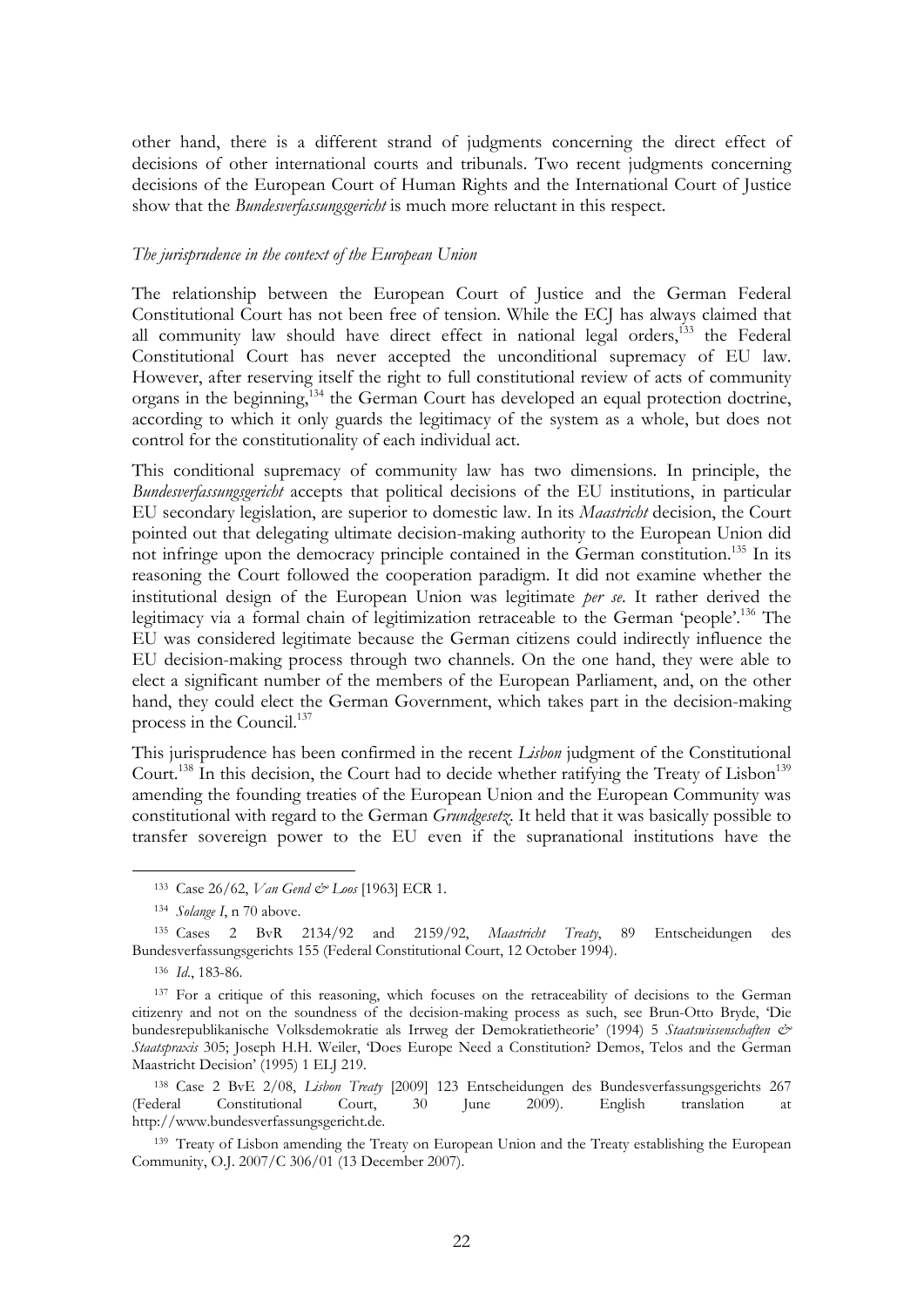competency to shape politics within certain limits, $140$  and to accept the albeit conditional<sup>141</sup> supremacy of community  $law<sup>142</sup>$  However, the Court demanded to increase the legitimacy of EU law-making by strengthening the position of the German parliament in the decisionmaking process. In certain areas, which are supposed to belong to the core competencies of German statehood, the German representative in the Council, the principal legislative organ of the EU, is only allowed to act if he is backed by a formal authorization of the German parliament.<sup>143</sup>

The second dimension concerns the constitutional review of community legislation. The ECJ argues that European primary law is the exclusive standard of review for community acts.<sup>144</sup> The Federal Constitutional Court has generally accepted this stipulation, as long as the ECJ guarantees by its jurisprudence that the effectiveness of the human rights protection under the EU treaty is comparable to that under the German constitution.<sup>145</sup> The Court has confirmed this position in later judgments, where it held that two applications for constitutional review were inadmissible because the applicant had failed to show that the human rights protection by the ECJ lacked effectiveness.<sup>146</sup>

Contrary to the Maastricht decision, the Federal Constitutional Court does not try to derive the legitimacy of the ECJ decisions from domestic concepts and institutions, but concentrates on the supranational institution itself. In this context, the jurisprudence of the Court is thus close to the internationalist paradigm. It adopts a substantive standard of legitimacy. The decisive yardstick is the effectiveness of the human rights protection by the ECJ. The formal supremacy of the ECJ seems to be acceptable to the German Court because there is a considerable amount of material convergence in the human rights understanding of both courts so that fundamental conflicts are unlikely.<sup>147</sup>

While these judgments all refer to community law, in the European arrest warrant case, the Constitutional Court had to decide on the effect of framework decisions issued under the third pillar on Police and Judicial Cooperation in Criminal Matters.<sup>148</sup> In this case, the German parliament had issued a European Arrest Warrant Act, implementing a framework decision of the European Union establishing the European Arrest Warrant<sup>149</sup>. The Constitutional Court held that the German statute violated two fundamental rights of the German Constitution – the right of German citizens not to be extradited and the right to judicial review.

147 See Rosenfeld, n 10 above, 424.

148 Case 2 BvR 2236/04, *European Arrest Warrant* [2005] 113 Entscheidungen des Bundesverfassungsgerichts 273 (Federal Constitutional Court, 18 July 2005). English translation at http://www.bundesverfassungsgericht.de.

 <sup>140</sup> *Lisbon Treaty*, n 138 aove, para. 237.

<sup>141</sup> Cf. *id*., para. 240 (stating that the limits of supremacy were *ultra-vires*-acts of EU institutions and such acts that infringe upon the unalterable core guarantees of the German constitution).

<sup>142</sup> *Id*., para. 331.

<sup>143</sup> *Id*., paras. 319, 365-66, 369, 388, 400, 413.

<sup>144</sup> Case 11/70, *Internationale Handelsgesellschaft* [1970] ECR 1125.

<sup>145</sup> Case 2 BvR 197/83, *Solange II* [1986] 73 Entscheidungen des Bundesverfassungsgerichts 339 (Federal Constitutional Court, 22 October 1986).

<sup>146</sup> Cases 2 BvR 1210/98, *Alcan* [2000] Neue Juristische Wochenschrift 2015 (Federal Constitutional Court, 17 February 2000) and 2 BvL 1/97, *EC Regulation on Bananas* [2000] 102 Entscheidungen des Bundesverfassungsgerichts 147 (Federal Constitutional Court, 7 June 2000). English translation at http://www.bundesverfassungsgericht.de.

<sup>149</sup> Council Framework Decision 2002/584/JHA (13 June 2002).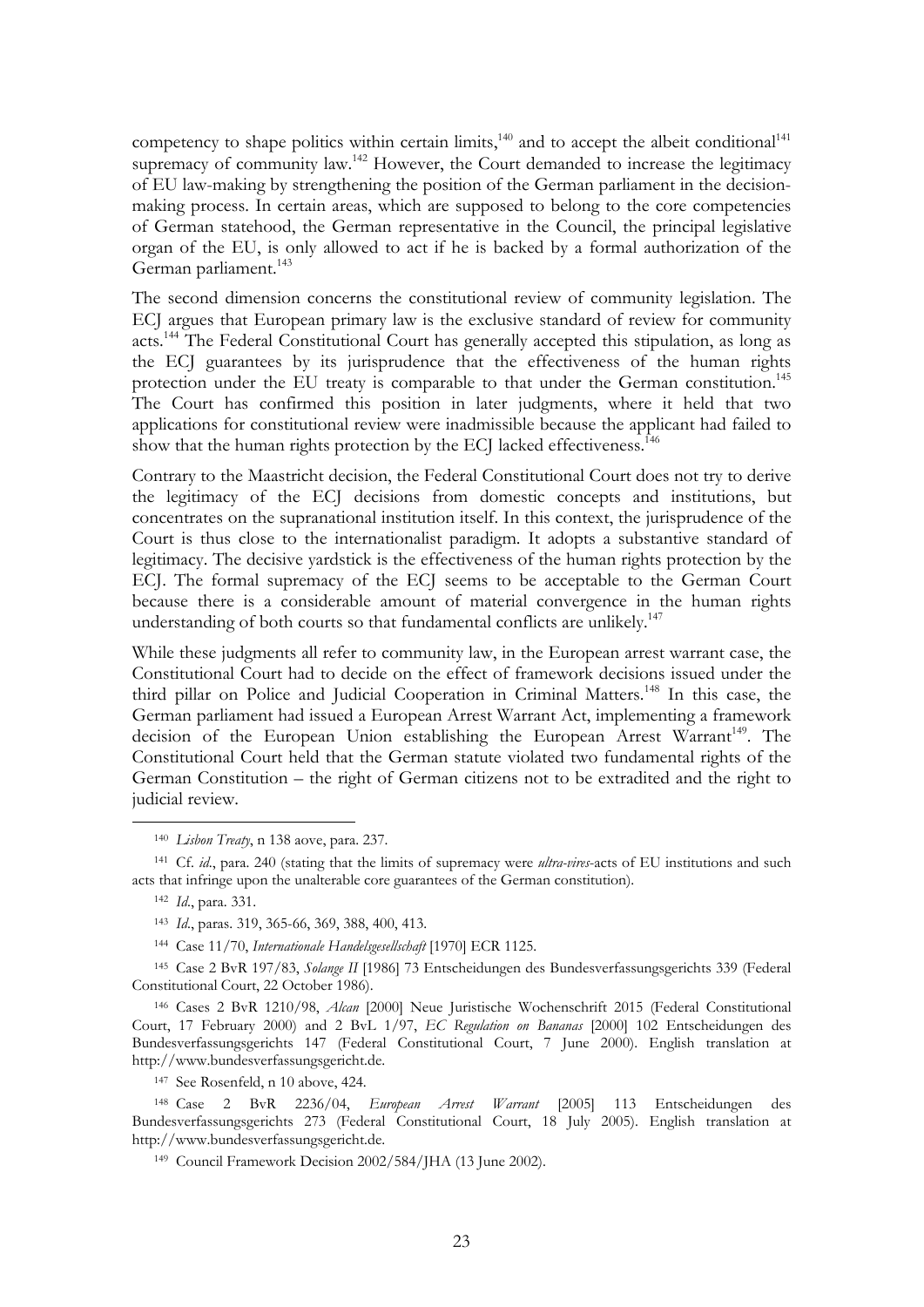However, at first glance, the Court did not challenge the supremacy of EU law. It only critiqued that the German legislature did not utilize the range of implementation attributed by the European decision.<sup>150</sup> If it had done so, there would have been no violation of fundamental rights.<sup>151</sup> This reasoning implicitly respects the primacy of the framework decision because otherwise it would not have been necessary for the court to examine whether there is a range of implementation. It could have fully reviewed the German statute without considering the range of determination by the European decision.

However, upon close reading, we find an unharmonious undertone in an *obiter dictum* of the decision. The Constitutional Court detects a democracy deficit in the third pillar because the European Parliament is not actively involved in the legislative process of the Police and Judicial Cooperation in Criminal Matters.152 The Court resolves this deficit by attributing a right to politically redesign the framework decision in the implementation process to the national parliaments.<sup>153</sup> According to the Court, they are allowed fully to deny implementation, although such a right to denial cannot be found in the text of the treaty.

This position could be aligned with an internationalist reading, as the Court seems to be concerned with the legitimacy of the EU legislative process. However, the *Bundesverfassungsgericht* does not engage in a thorough examination of the latter – it only makes a brief statement. What really seems to be important to the Court is that the national parliament keeps its ability for political structuring in the absence of a significant German influence in the supranational decision-making process.

The jurisprudence of the Constitutional Court thus shows traces of both, the internationalist and the cooperation perspective. While the Maastricht decision and the case on the European Arrest Warrant can best be read in a cooperationist way, the Court seems to be willing to give up this position with respect to fundamental rights protection. Here, the Federal Constitutional Court does not abstain from any control, but this control only refers to the effectiveness of European human rights protection as such.

# *The position vis-à-vis international courts outside the European Union*

The situation is different with regard to decisions of international tribunals outside the European Union, such as the European Court of Human Rights or the International Court of Justice. The German Constitutional Court has pointed out in two recent judgments that it does not privilege decisions of international tribunals with the restricted review standard of the 'equal protection' doctrine that it applies in the context of the European Union. Rather, it reserves itself the right to make a full constitutional review.

In general, the status of international treaties and the effect of decisions of international tribunals thereon are not explicitly stated in the German basic law. The Constitutional law doctrine in Germany opines that international treaties have no direct effect, but need to be transformed into domestic law.154 However, it is assumed that this transformation is

 <sup>150</sup> *European Arrest Warrant*, n 148 above, paras. 80, 94 & 96.

<sup>151</sup> See Nicolas Nohlen, 'Germany: The European Arrest Warrant Case' (2008) 6 I.CON 153, 158.

<sup>152</sup> *European Arrest Warrant*, n 148 above, paras. 81.

<sup>153</sup> *Id*.

<sup>154</sup> Christoph Engel, *Völkerrecht als Tatbestandsmerkmal deutscher Normen* 25 (1989); Ondolf Rojahn, 'Art. 59' in Ingo von Münch & Philip Kunig (eds) *Grundgesetz-Kommentar* (Munich: Beck, 5th ed. 2001), para. 37.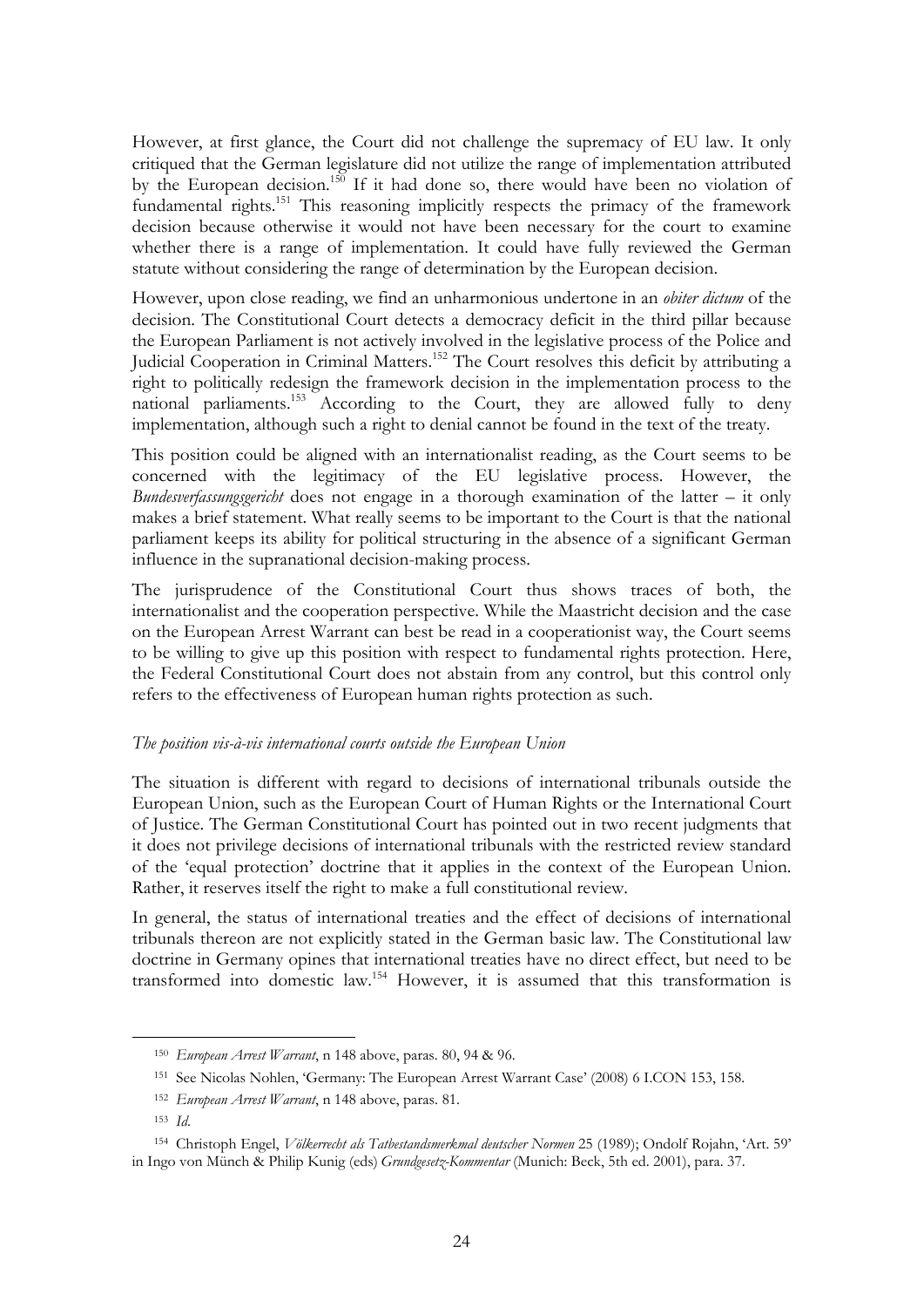performed by the act that empowers the executive to ratify the treaty.<sup>155</sup> If a treaty thus requires parliamentary ratification, then the approval of the treaty by the German parliament is considered to be the statute that transforms the treaty into German domestic law. The treaty then has the same status in domestic law as the transformatory act, hence usually that of a normal statute. It does thus not automatically trump contradicting statutes or even constitutional provisions. Rather, any conflict has to be solved according to the general rules on norm conflicts, like *lex specialis* or *lex posterior*. However, the German constitutional court has developed a principle that every statute has to be interpreted in accordance with international law as long as there is room for interpretation (*Völkerrechtsfreundliche Auslegung*).156

In the *Görgülü* decision, the Federal Constitutional Court held that decisions of the ECtHR were binding on domestic courts, but that this binding effect was not unconditional.<sup>157</sup> The applicant in this case was a father, whose son was living with foster parents and who had been denied to see his child on a regular basis by the competent Regional Court of Appeal. Upon complaint, the ECtHR decided that the decision of the German court was contrary to the provisions of the ECHR.<sup>158</sup> However, the Regional Court of Appeal upheld its decision and argued that the judgment of the ECtHR had no direct effect in the domestic legal order and was thus not binding for the individual courts.<sup>159</sup>

In the constitutional complaint procedure, the Federal Constitutional Court held that domestic courts were not bound to apply judgments of the ECtHR unconditionally. It argued that domestic courts had to deal with multipolar fundamental rights situation and that they were obliged to find a sensitive balance between the competing rights and interests. As not all parties to the domestic proceedings were also represented before the ECtHR, the judgment of the latter could not be transplanted into the German legal order without potential modifications.<sup>160</sup>

However, this does not mean that judgments of the ECtHR are not binding for the German courts. Rather, they have to take judgments, which establish a violation of the ECHR by Germany, into due consideration.<sup>161</sup> If they want to deviate, they have to justify understandably why they do not follow the precedent of the ECtHR. In the case at hand, the Constitutional Court found that the Regional Court of Appeal had not taken the argumentation of the ECtHR into account and thus violated the rule of law principle of the German Constitution.<sup>162</sup>

 <sup>155</sup> Ingolf Pernice, 'Art. 59' in Horst Dreier (ed) *Grundgesetz* (Tübingen: Mohr Siebeck, 2nd ed. 2006), paras. 46-47.

<sup>156</sup> Case 2 BvR 589/79 *Unschuldsvermutung* [1987] 74 Entscheidungen des Bundesverfassungsgerichts 358, 370 (Federal Constitutional Court, 26 March 1987).

<sup>157</sup> Case 2 BvR 1481/04, *Görgülü* [2004] 111 Entscheidungen des Bundesverfassungsgerichts 307 (Federal Constitutional Court, 14 October 2004). An English translation is available at http://www.bverfg.de.

<sup>158</sup> Case 74969/01, *Görgülü v. Germany* [2004] 31 Europäische Grundrechte Zeitschrift 700 (European Court of Human Rights, 26 February 2004).

<sup>159</sup> Case 14 WF 64/04 [2004] Zeitschrift für Familienrecht 510 (Regional Court of Appeal Naumburg, 30 June 2004).

<sup>160</sup> *Görgülu*, n 157 above, para. 50.

<sup>161</sup> *Id.*

<sup>162</sup> *Id*., para. 67.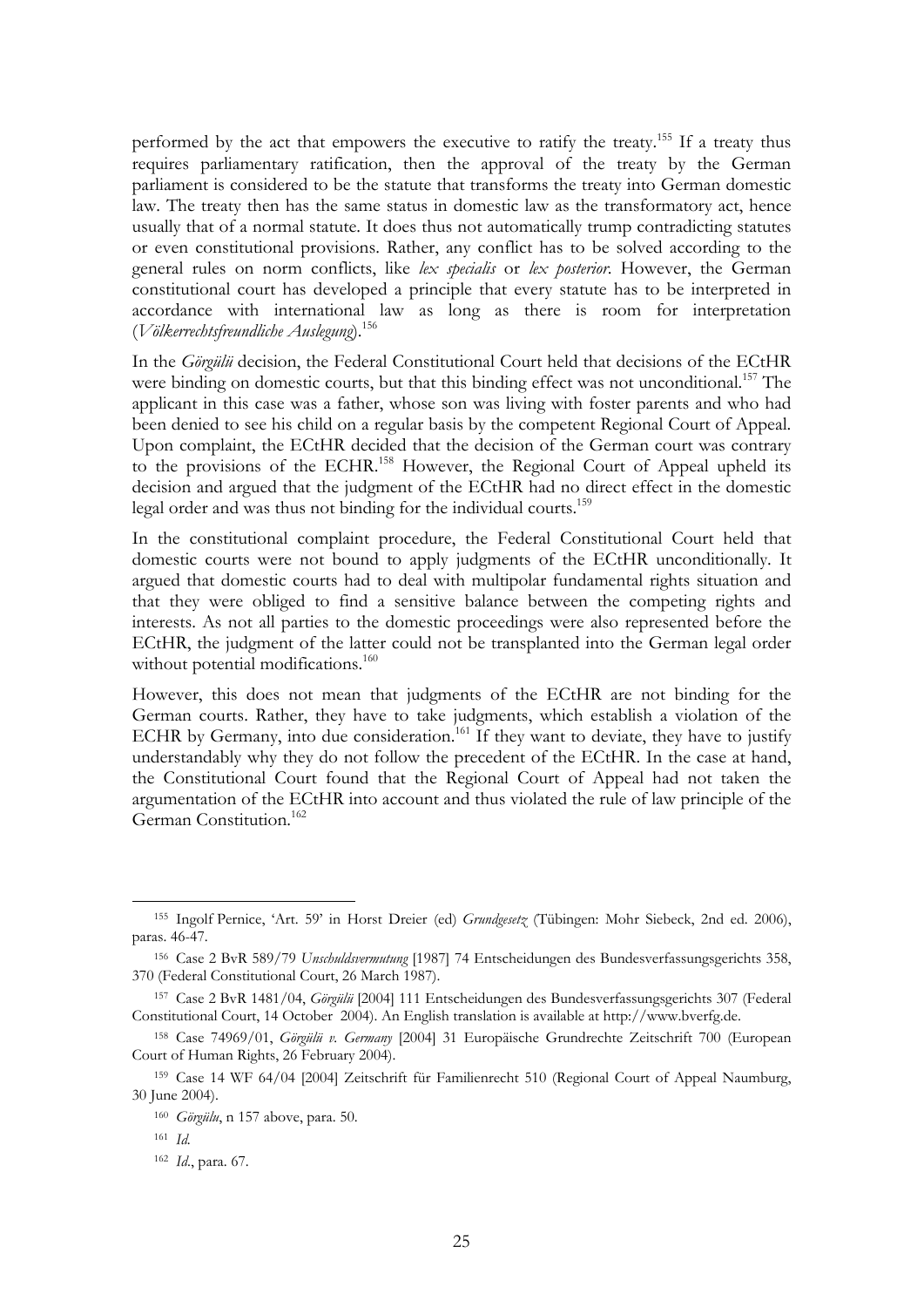In the second decision<sup>163</sup>, the effect of the interpretation of treaty provisions by the ICJ was at stake. The occasion of the procedure was a decision of the German Federal Court of Justice (*Bundesgerichtshof*),<sup>164</sup> in which the Court had interpreted Art. 36 of the Vienna Convention of Consular Relations in a different way than the ICJ in its *LaGrand* decision<sup>165</sup>. The applicant in the case before the German constitutional court was a Turkish national who had been arrested without having been informed of his right to notify the Turkish consular representation about his arrest stemming from Art. 36 (1) lit. b of the Vienna Convention on Consular Relations.<sup>166</sup> He was later convicted because of the allegations that he had made to the police officer that interviewed him after his arrest. He asked for a review of his decision, but the Federal Court of Criminal Justice denied relief because the protection of a foreign national was, in his view, sufficiently guaranteed by his right to consult an attorney. Against this judgment the applicant filed an application to the Constitutional Court, which finally overturned the decision.

The Court finds that the decision of the Supreme Court had violated the right to a fair procedure guaranteed by the German constitution. Because of the principle of international law-friendly interpretation, the right to a fair procedure has to be interpreted in light of Art. 36 of the Vienna Convention of Consular Relations.<sup>167</sup> In order to avoid future determinations by an international tribunal that the Convention has been violated, international treaty norms have to be interpreted in accordance with the jurisprudence of the competent court even if the judgments are not directly binding for the Federal Republic of Germany.<sup>168</sup> As the Supreme Court had not respected the argumentation of the International Court of Justice in the *LaGrand* Case, it had thus violated the right to a fair procedure.169

However, the Constitutional Court again did not establish an unconditional obligation to comply with judgments of international tribunals. Remanding the case to the Federal Court of Criminal Justice, it did not order the latter to apply Art. 36 of the Vienna Convention without exception. Rather, it demanded to balance the guarantee set forth by the Convention against competing principles within the rule of law, such as procedural efficiency.170 The Constitutional Court thus confirms its *Görgülü* decision by leaving the opportunity to deviate from judgments of international courts, in particular if there are competing constitutional principles.

With this reasoning, the German *Bundesverfassungsgericht* follows the cooperation paradigm.<sup>171</sup> On the one hand, it acknowledges that decisions of international institutions may have a direct effect in the domestic legal order. However, this effect is not unconditional. The

 <sup>163</sup> Case 2 BvR 2115/01, [2007] Juristenzeitung 887 (German Constitutional Court, 19 September 2006).

<sup>164</sup> Case 5 StR 116/01 [2002] Neue Zeitschrift für Strafrecht 168 (Federal Court of Justice, 7 November 2001).

<sup>165</sup> See n 45 above.

<sup>166</sup> n 44 above.

<sup>167</sup> Case 2 BvR 2115/01, n 163 above, at 888.

<sup>168</sup> *Id*., at 889.

<sup>169</sup> *Id*., at 890.

<sup>170</sup> *Id*.

<sup>&</sup>lt;sup>171</sup> Cf. also Andreas L. Paulus, 'The Emergence of the International Community and the Divide between International and Domestic Law' in *The Divide between National and International Law*, n 10 above, 216, 243-45 (describing the relationship of the German Constitutional Court and the international tribunals, such as the ECtHR and the ICJ, as a cooperational relationship).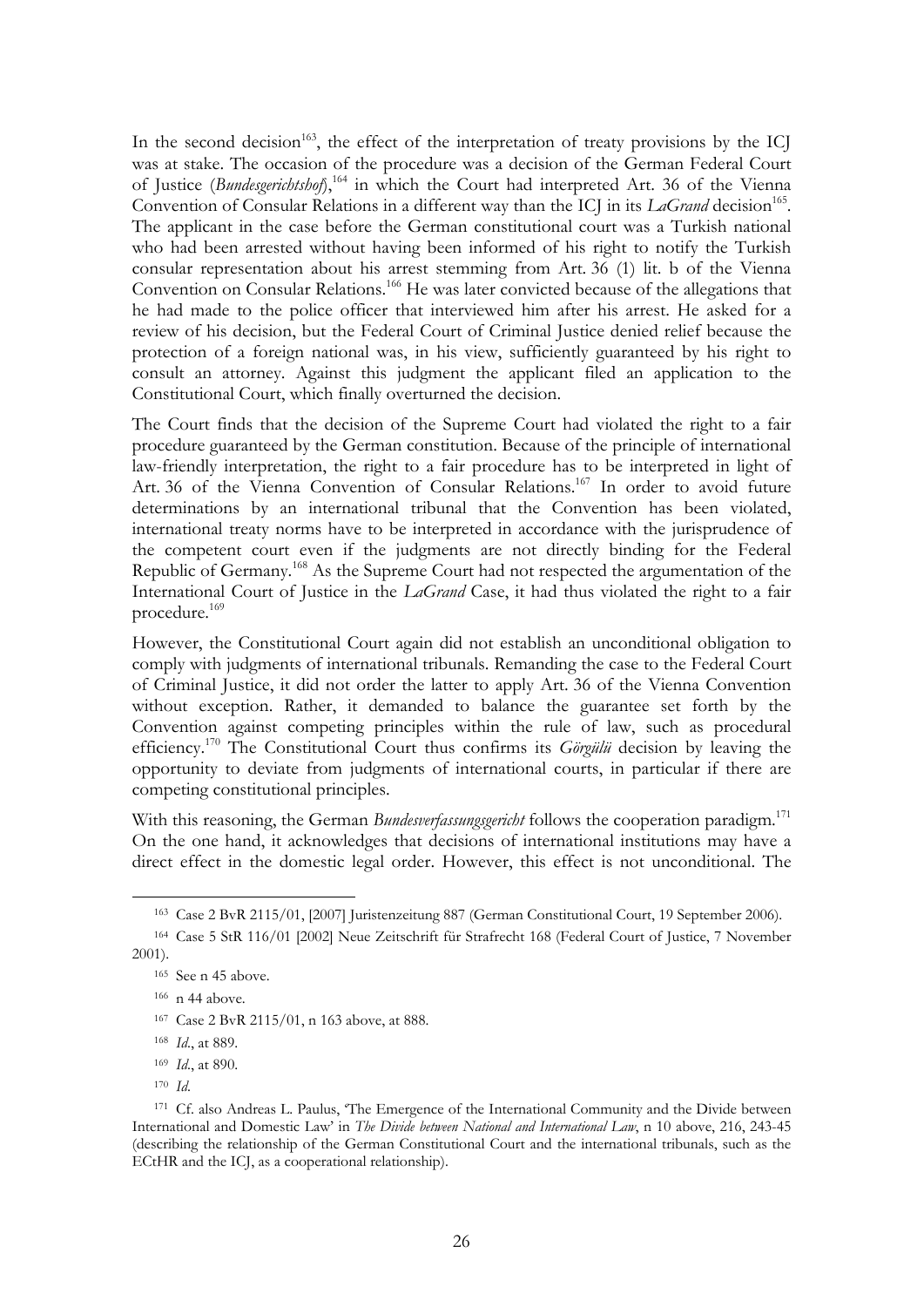Court rather reserves a right to control every individual decision on its compatibility with the German constitutional order.<sup>172</sup> This control is, on the other hand, a substantive, not a procedural one. The German Court thus wants to remain, at least on the face, in full substantive control of the implementation of international decisions into the domestic legal order.

To be sure, the court does not require the German citizens to have an indirect influence in the international decision-making procedure as it requires for the case of the European Union. This, however, is due to the nature of judicial decisions, which are not subject to political participation. The German court tries to balance this perceived deficiency by imposing an ex-post-control. Unlike in the case of the US Supreme Court, this ex-postcontrol is not exerted by the legislature, but it is the Court itself that controls the implementation of the international judgments.

#### *Evaluation*

Although not being entirely homogenous, the jurisprudence of the *Bundesverfassungsgericht* basically follows the cooperation paradigm. This is most obvious with regard to the implementation of judgments of international tribunals, like the ECtHR or the ICJ. Here, the Constitutional Court acknowledges that such decisions may have a direct effect in the domestic order. However, they stand under the proviso of a substantive control by the German Court. In the context of the European Union, the Court meanders at times between the internationalist and the cooperation paradigm. In particular with regard to fundamental rights, it basically accepts the jurisprudence of the ECJ, refraining from further substantive control. However, this internationalist approach is probably due to the special nature of the European Union. Not having accepted the – albeit conditional – supremacy the ECJ jurisprudence would have provoked major conflicts and endangered the whole integration process.173 Furthermore, judgments like the *Maastricht* decision reveal the rather cooperationist mind-set of the German Court because the reason for accepting the supremacy of EU law is not the legitimacy of the institutional design of the EU as such, but is derived from the indirect participation of the German people in the legislative process.

#### **New perspectives on the monism-dualism-dichotomy**

The coordination of different legal systems has become a complex issue that cannot easily be integrated into the old monism-dualism-dichotomy.<sup>174</sup> The international legal order has moved away from being one monolithic system. Rather, we observe the emergence of a certain heteronomy of international tribunals and institutions varying in the extent of their competences and the design of their decision-making procedures. The reception of decisions of these institutions by national legal orders cannot be subject to a one-fits-all approach. Rather, the task of domestic constitutional judges has become more complex. When determining the status of international secondary law, judges cannot solely rely on formal legal norms, but also have to take political considerations, particularly the legitimacy

<sup>172</sup> Cf. Krisch, n 10 above, at 197 (noting that this control strategy is common among European constitutional courts).

<sup>173</sup> Frank Schorkopf, *Grundgesetz und Überstaatlichkeit* (2007) 150.

<sup>174</sup> Accord Nijman & Nollkaemper, n 10 above, at 341; Paulus, n 171 above, at 217.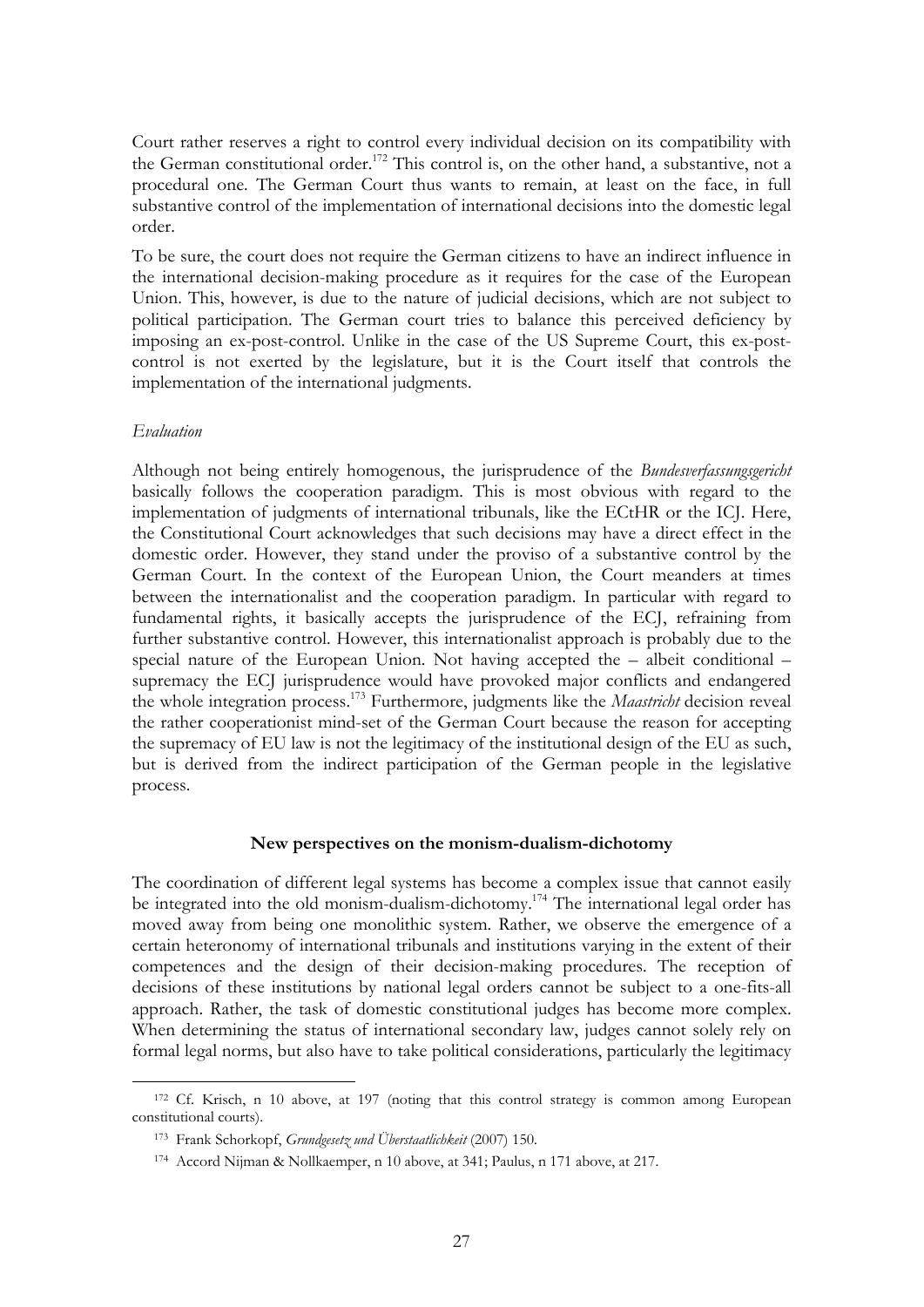of the external legal order, into account. Instead of distinguishing monist from dualist legal orders, we should thus rather focus on the strategy a constitutional court chooses in order to cope with this challenge. This contribution has identified three different approaches – a state sovereignty centered, a cooperation based, and an internationalist perspective.

This distinction is at odds with the traditional monism-dualism-dichotomy. Even an internationalist approach does not imply a monist perspective. Monism would require an unconditional acceptance of decisions of international institutions – an approach that was followed by the European Court of First Instance in the *Kadi* and *Yusuf* decisions.<sup>175</sup> In contrast, although qualified as internationalist here, the ECJ is certainly not a monist court.<sup>176</sup> But this is precisely the point. Under the traditional distinction, the approaches of all three examined courts would be qualified as dualist, although there are significant differences between the reasoning of the US Supreme Court and the reasoning of the European Court of Justice.<sup>177</sup> It is these differences that the classification proposed in this contribution tries to capture.

How do we explain the differences in the national jurisprudence? A positivist will be inclined to trace them back to the different texts of the relevant constitutional provisions. But neither the German constitution nor the EC treaty tell us very much about the domestic effect of international treaties. And an unprejudiced glance at Art. VI para. 2 of the American constitution would probably have suggested a much more internationalist position than the one developed by the U.S. Supreme Court in *Medellín*. Furthermore, a positivist perspective cannot explain why certain courts are not uniform in treating international decisions. The ECJ, e.g., readily accepts the conditional supremacy of judgments of the European Court of Human Rights (ECtHR) on the interpretation of human rights. On the other hand, it challenged the applicability of a UN Security Council resolution in the *Kadi* case.

The explanation, therefore, has to be a different one. In particular, one reason is worth to be explored. The variation in the jurisprudence can be due to a different level of trust into international institutions.178 The more the international decision-making procedures embrace the rule of law, the more the trust in these procedures will be enhanced. Formal guarantees are not everything, though. The performance of a decision-making procedure equally depends on the mind-set of the actors operating within this procedure.<sup>179</sup> The extent to which a constitutional court places trust in the actors involved in international procedures also depends on the own cultural predetermination.<sup>180</sup> Judges with an international perspective and a greater exposure to international cooperation will probably

 <sup>175</sup> See n 116 above.

<sup>176</sup> This is underlined by the recent *Intertanko* decision of the Court. See Case C-308/06, *Intertanko* [2008] ECR I-4057.

<sup>177</sup> But see Christian Tomuschat, 'The Kadi Case: What relationship is there between the Universal Legal Order under the Auspices of the United Nations and the EU Legal Order?' (2009) 28 YEL 654, 662 (seeing close resemblances between both decisions).

<sup>178</sup> See Joseph H.H. Weiler, *The Constitution of Europe* (1999) 318.

<sup>&</sup>lt;sup>179</sup> It is thus not without reason that the literature on democratization focuses on trust as an important factor in order to enhance democratization processes. See Charles Tilly, *Trust and Rule* (2005) 132-37.

<sup>180</sup> See Paul W. Kahn, 'American Hegemony and International Law' (2000) 1 Chicago JIL 1, 17 (claiming that the American narrative of popular sovereignty makes some American constitutional lawyers suspect to decisions taken outside the national realm). See also Krisch, n 10 above, at 212 for the observation that national judges have often internalized the values of their own legal system to such an extent that they consider them to be superior to foreign solutions.